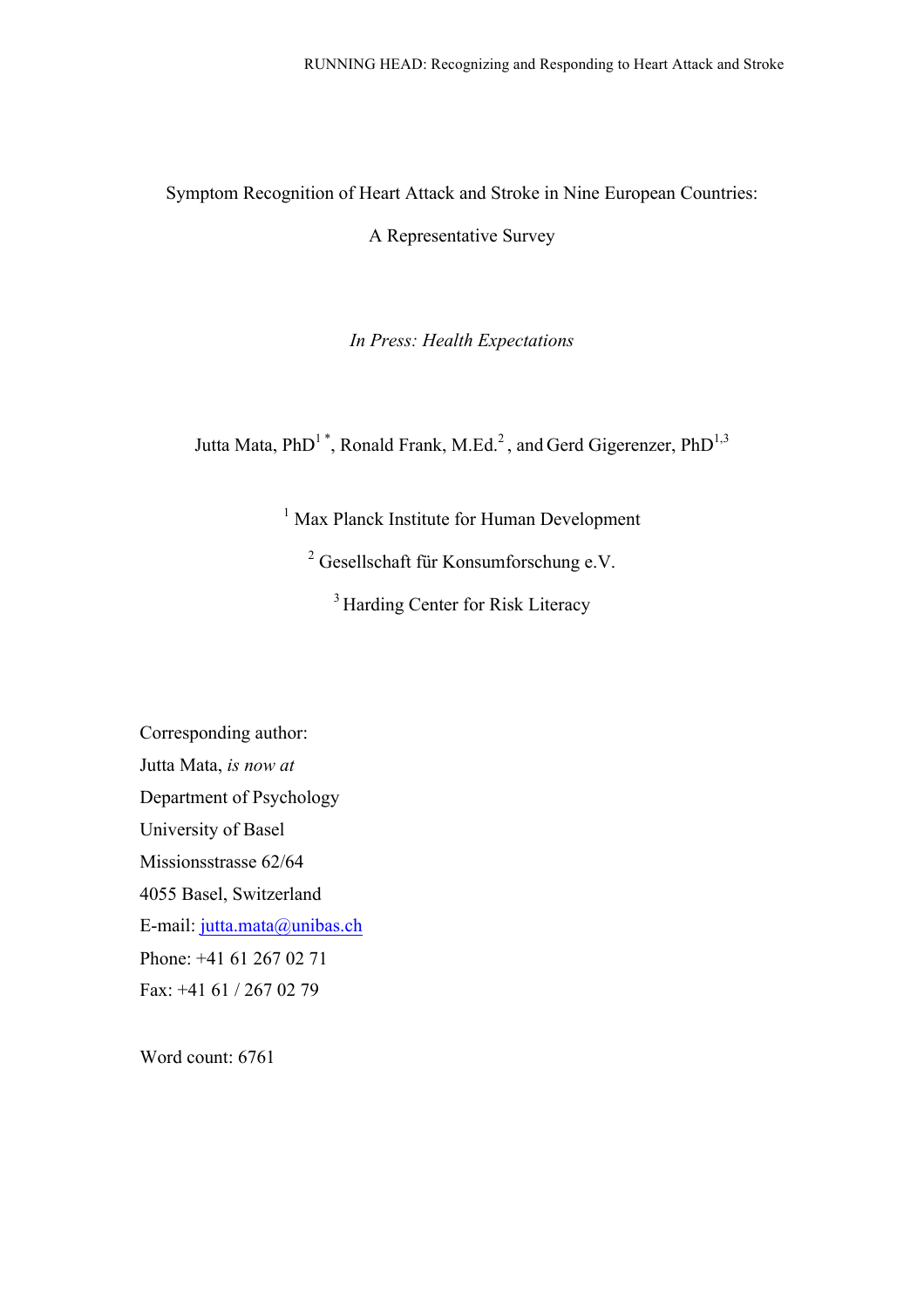#### Abstract

*Background:* Cardiovascular diseases are the number one cause of death and a source of chronic disability.

*Objectives:* Assess recognition of and reaction to symptoms of heart attack and stroke, and how recognition is related to the frequency of consulting physicians and other information sources.

*Design:* Face-to-face computer-assisted personal interviews.

*Participants:* Representative sample of 10,228 persons in Austria, France, Germany, Italy, Netherlands, Poland, Russia, Spain, and UK, aged 14 to 98.

*Main Outcome Variables:* Recognition of heart attack and stroke symptoms and proper reaction to symptoms.

*Results:* Chest pain was the only symptom recognized by more than 50% of participants. Eight percent knew no symptoms. Of 14 stroke symptoms, none was recognized by more than 50% of participants; 19% could not identify any symptom. For both heart attack and stroke, Germans and Austrians recognized the largest number of symptoms. Persons in Italy, Poland, Russia, and Spain knew only about half as many symptoms as in Germany or Austria. Only 51% of Europeans would call an ambulance when someone suffers a stroke, the fewest (33% and 34%) in Germany and Austria. In most countries, people who consulted their physician more frequently had no better recognition of heart attack or stroke symptoms.

*Conclusions:* The majority of persons in nine European countries recognize few heart attack and stroke symptoms; many do not know how to react. This low level of knowledge constitutes a major health risk, and likely leads to delay in treatment, contributing to the high mortality and morbidity from these diseases.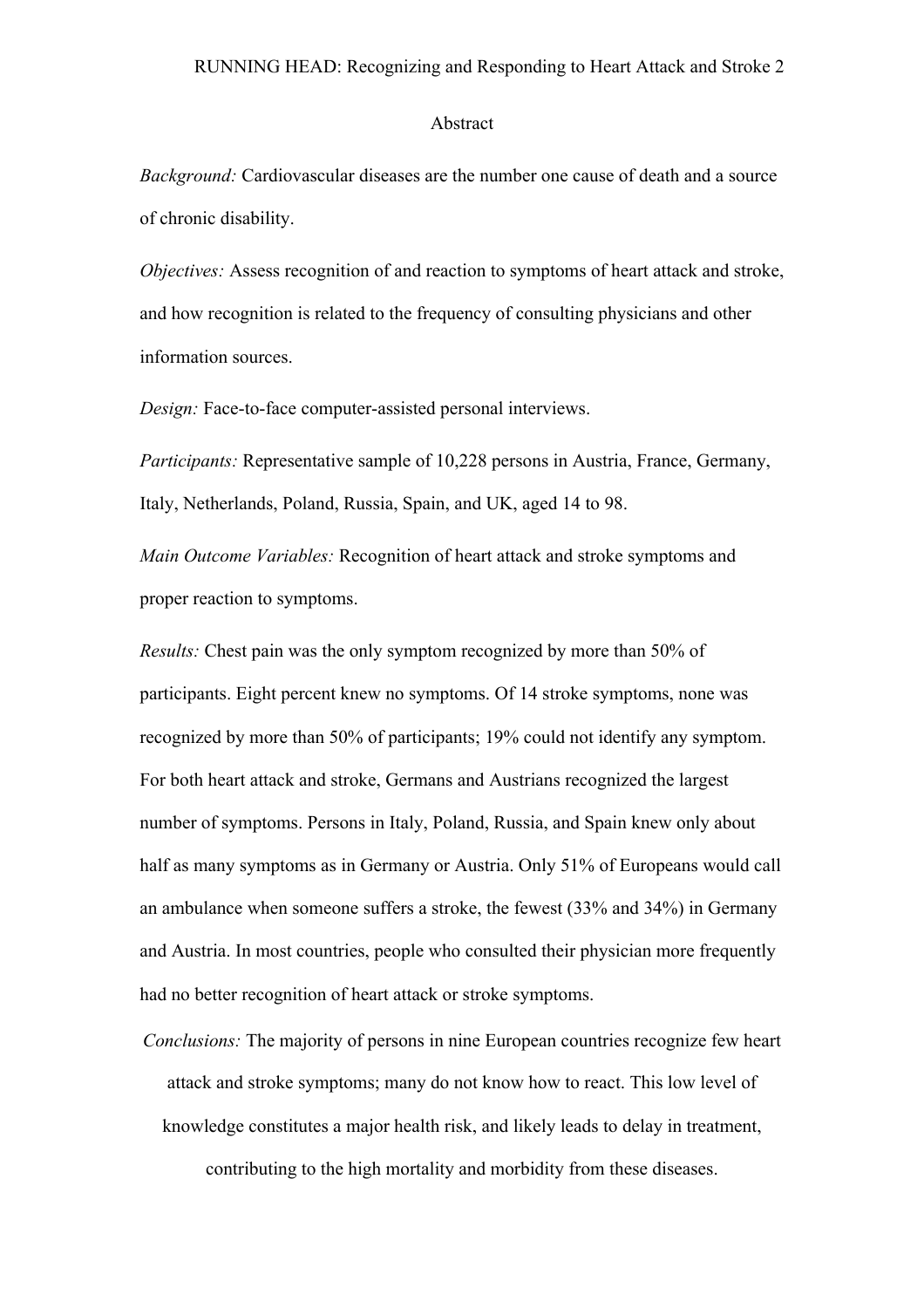Symptom Recognition of Heart Attack and Stroke in Nine European Countries:

## A Representative Survey

Cardiovascular diseases are the number one cause of death worldwide  $<sup>1</sup>$  and are the</sup> top two leading causes of death in Europe.<sup>2</sup> Both heart attack and stroke are also a significant cause of chronic disability.  $3, 4$  Because many forms of therapy have to be applied within a few hours,  $5, 6$  rapid access to treatment reduces deaths and disability. To avoid delay of treatment, people have to recognize the symptoms quickly *and* know what to do. Patients for whom an ambulance has been called are up to four times more likely to get to an emergency unit within three hours of onset of symptoms than those brought by other modes of transportation.<sup>7, 8</sup> Thus, public knowledge about symptoms and best action appears to be a major potential factor for reducing morbidity and mortality from heart attack and stroke.

Many previous studies on the subject measured recall of symptoms rather than recognition. Yet this may not be the best test, given that recognition, not recall, of symptoms is the relevant skill for detecting whether someone has had a heart attack or stroke. Memory research has found consistent differences between recall and recognition. For instance, one may be unable to recall a name yet easily recognize it.  $9,10$  Consequently, participants asked to recall symptoms name fewer correct symptoms. For example, one review reported that between 30 and 60% of participants in the United Kingdom, the US, and Australia could not recall a single symptom of stroke in an open-ended question format;  $\frac{11}{11}$  however, those participants asked to recognize symptoms correctly recognized between 10 and 95% of symptoms from a list. Some reviews did not differentiate between recall and recognition (e.g.,  $^{12}$ ), making it difficult to compare knowledge of symptoms across studies and participants.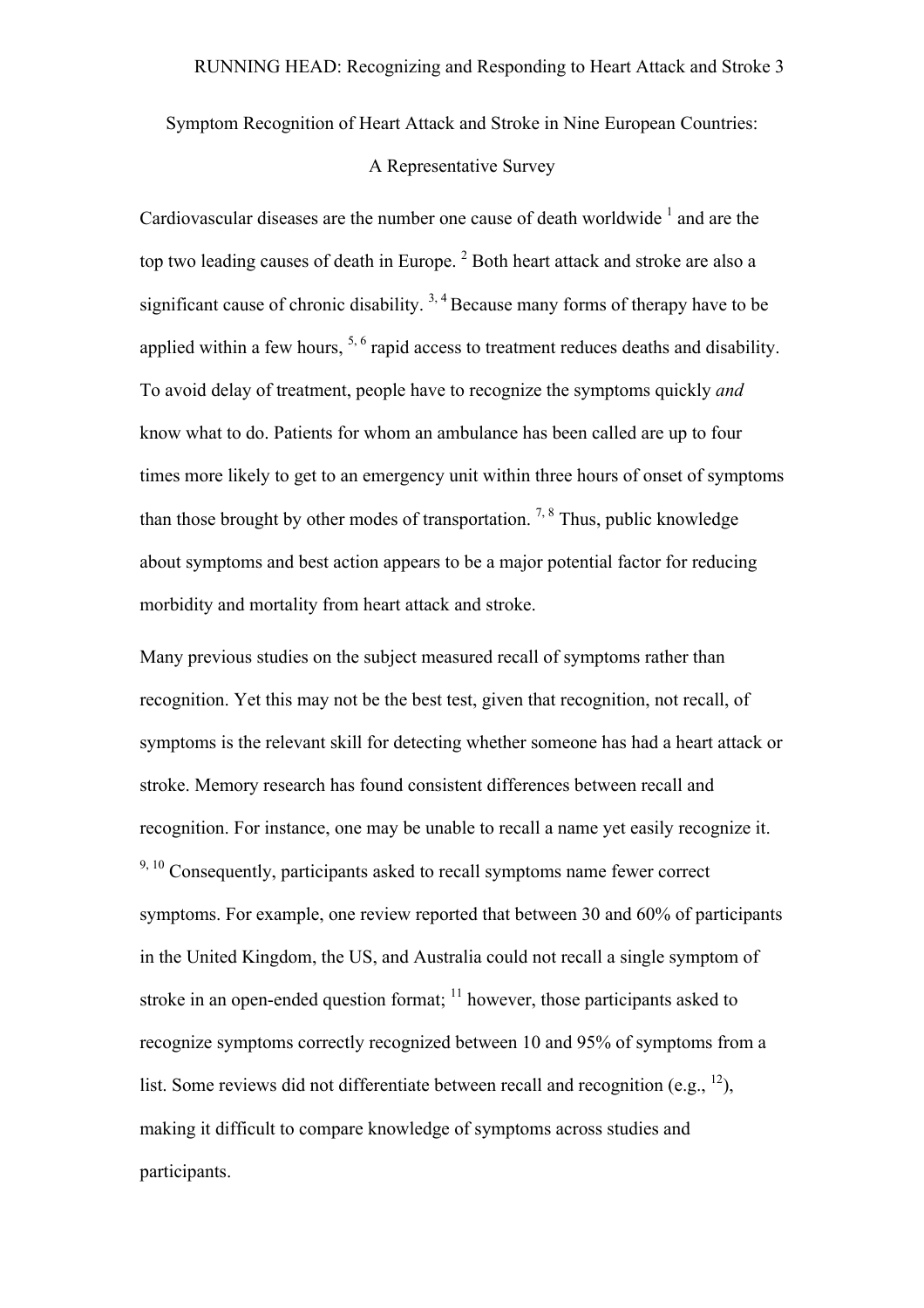## RUNNING HEAD: Recognizing and Responding to Heart Attack and Stroke 4

Most previous research on knowledge about heart attack and stroke was conducted in specific communities or groups (e.g., people in the emergency unit, selfhelp groups) in the US, with a few studies in Australia, the UK, and Germany. To our knowledge, this is the first European-wide representative survey on heart attack and stroke to investigate symptom recognition, action knowledge, and information sources. Our survey was conducted in nine countries: eight countries of the European Union (which include about 75% of the total population of 500 million in the 27 European Union countries) and in the European part of Russia. Table 1 lists the countries in the order of health expenditure in % GDP and provides basic health variables relevant to heart attack and stroke. As can be seen in the table, health care expenditure is lowest in the Eastern European countries, namely Poland and Russia, and highest in Germany and France. Life expectancy at birth is comparable across the countries surveyed, with the exception of Poland and Russia, where life expectancy is lower. The number of deaths from ischemic heart and cerebrovascular disease are particularly high in Austria and Poland.

# [Table 1]

The main research questions behind the survey were:

- 1. What proportion of the general public in nine European countries recognizes the main symptoms for heart attack and stroke? What differences in recognition levels exist between countries?
- 2. What proportion knows what to do in the event of a stroke?
- 3. Do those who consult their doctors (or other sources) have better symptom recognition and action-relevant knowledge?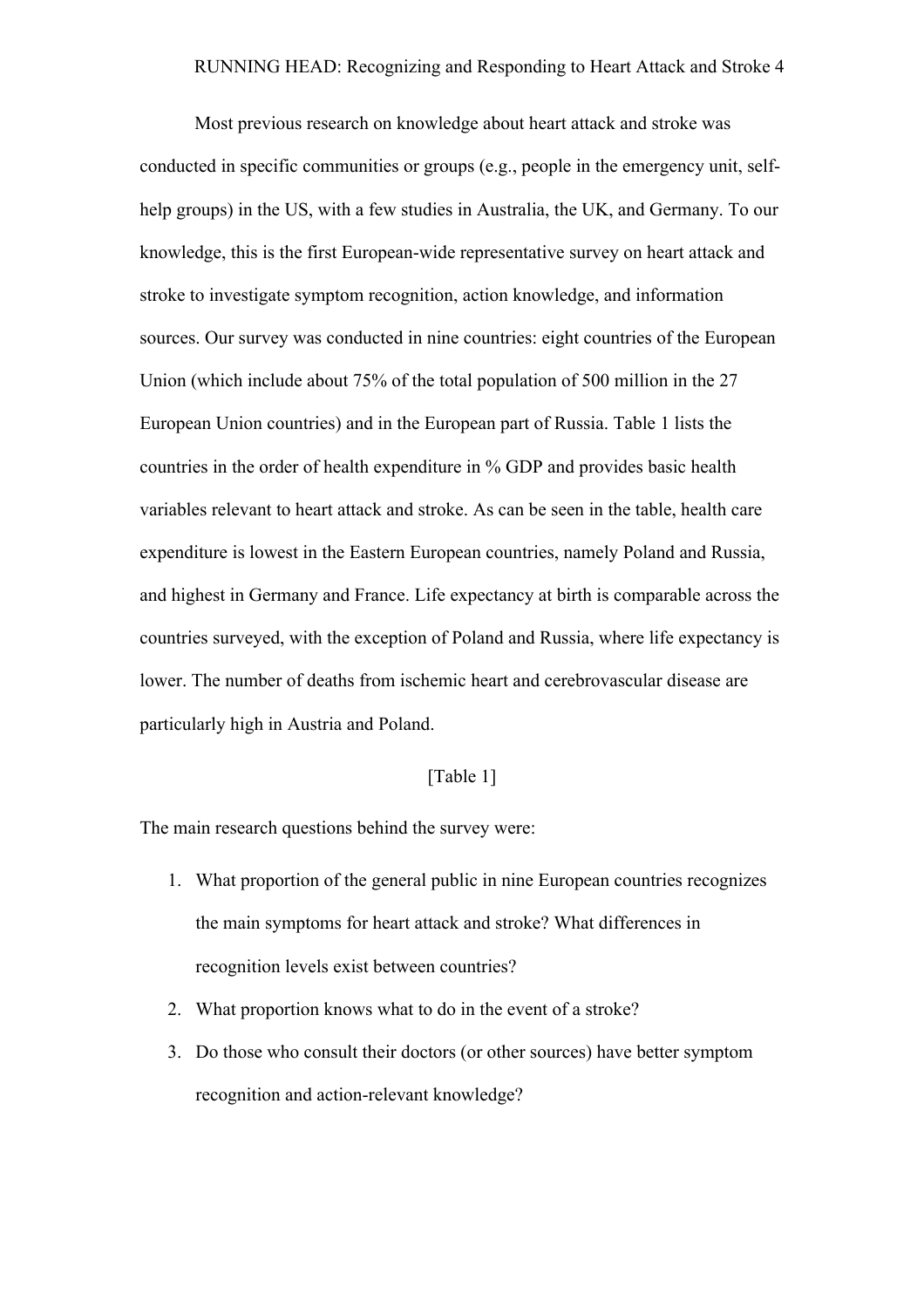#### Method

The data analyzed were collected as part of the European Consumer Study 2007 conducted between September and December 2006 by the GfK-Group (Gesellschaft für Konsumforschung, "Society for Consumer Research"). <sup>13</sup> Wording of the questions was developed in collaboration with specialists in internal medicine. The questions were first formulated in German, then translated by professional translators into the languages of the other participating countries, and finally translated back into German to assure the accuracy and equivalence of the questions for participants in all countries (see  $14$  for a description of this procedure). The questions and answer categories were field-tested to detect potential problems and then revised as needed. Participants were visited by interviewers in their home and questioned face-to-face in computer-assisted personal interviews, except in Russia, where interviewers used paper and pencil for security reasons. In general, the interviewer entered participants' responses into the computer, but if participants preferred, they could always enter the information themselves without the interviewer seeing their responses. The interviews were conducted in agreement with the ethical regulations of the GfK-Group and the Standards for Quality Assurance in Market and Social Research of ADM (Arbeitskreis Deutscher Markt- und Sozialforschungsinstitute "Research Group of German Market and Social Research Institutes", Frankfurt am Main, Germany). All participants were informed about the purpose of the survey and told that they could stop the survey at any time without negative consequences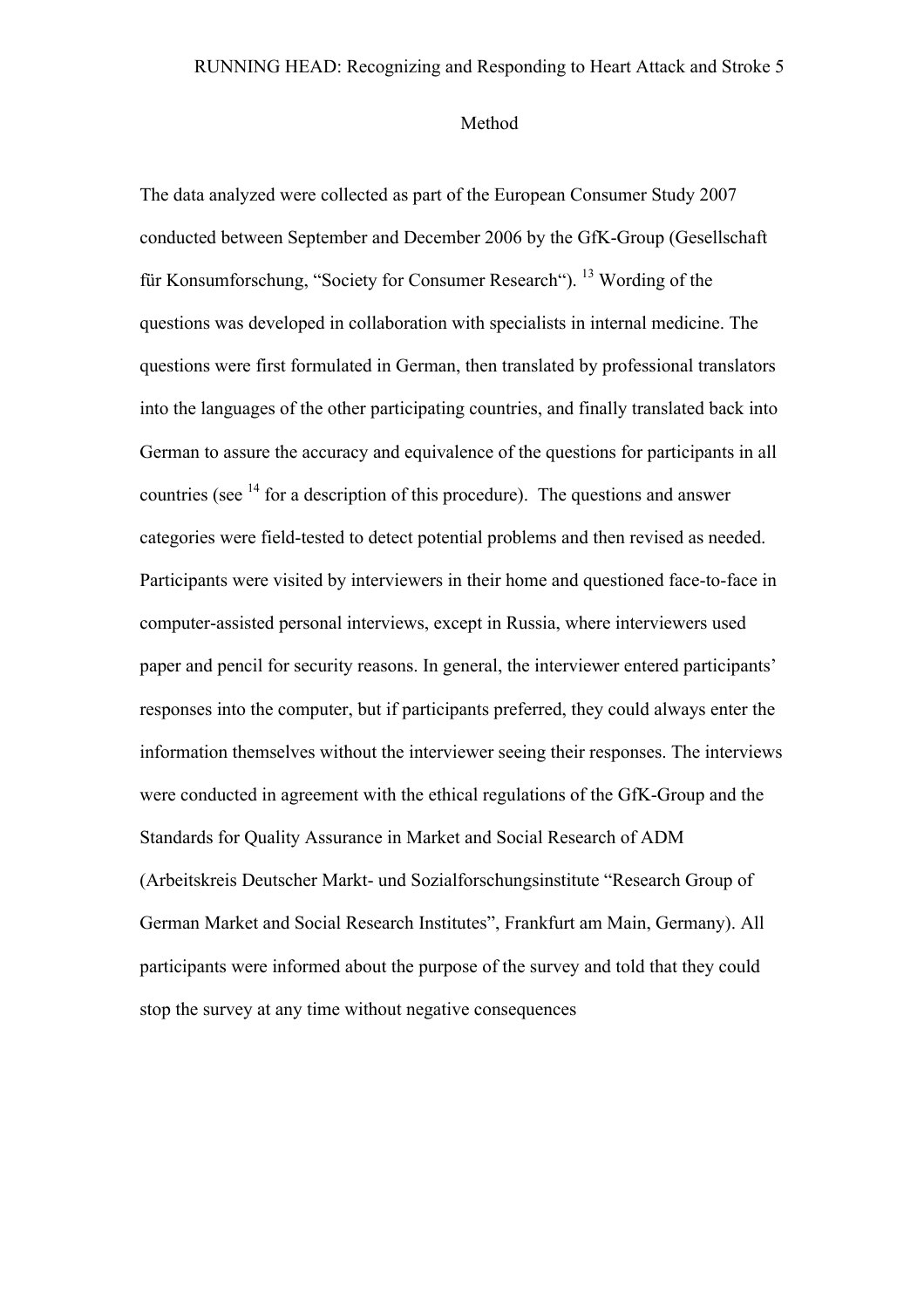### *Participant Characteristics*

The total number of participants was 10,228: 2054 from Germany and 2019 from Russia (the countries with the largest populations); 1005 from France, 1042 from the UK, 1007 from Italy, 1019 from Poland, and 1024 from Spain; as well as 501 from Austria and 557 from the Netherlands (the two countries with the smallest populations). To obtain a representative sample of the population 14 years and older for each of the nine European countries, a quota method was used, a systematic sampling method that determines the proportion of individuals to be sampled from different subcategories. The five subcategories used were region, size of household, gender, profession, and age, according to the official statistics in each country. The resulting samples are stratified and reflect the population structure in each country relative to these subcategories. Table 2 shows the sampling frame (taken from  $^{13}$ ).

#### *Measures*

The original questions used in this study are available as supplementary information online. Briefly, participants were asked to indicate which of seven conditions were possible symptoms of a heart attack and which of 15 conditions possible symptoms of a stroke. In both cases, multiple answers were possible and one of the symptoms offered was not an actual symptom. All symptoms were described in lay terms to ensure they were understandable to the general population. Participants were also given different options of what they would do if they saw a person suffering from short-term impaired vision, speech problems, numbness or a one-sided debility and again could choose multiple answers. Also, participants were asked whether they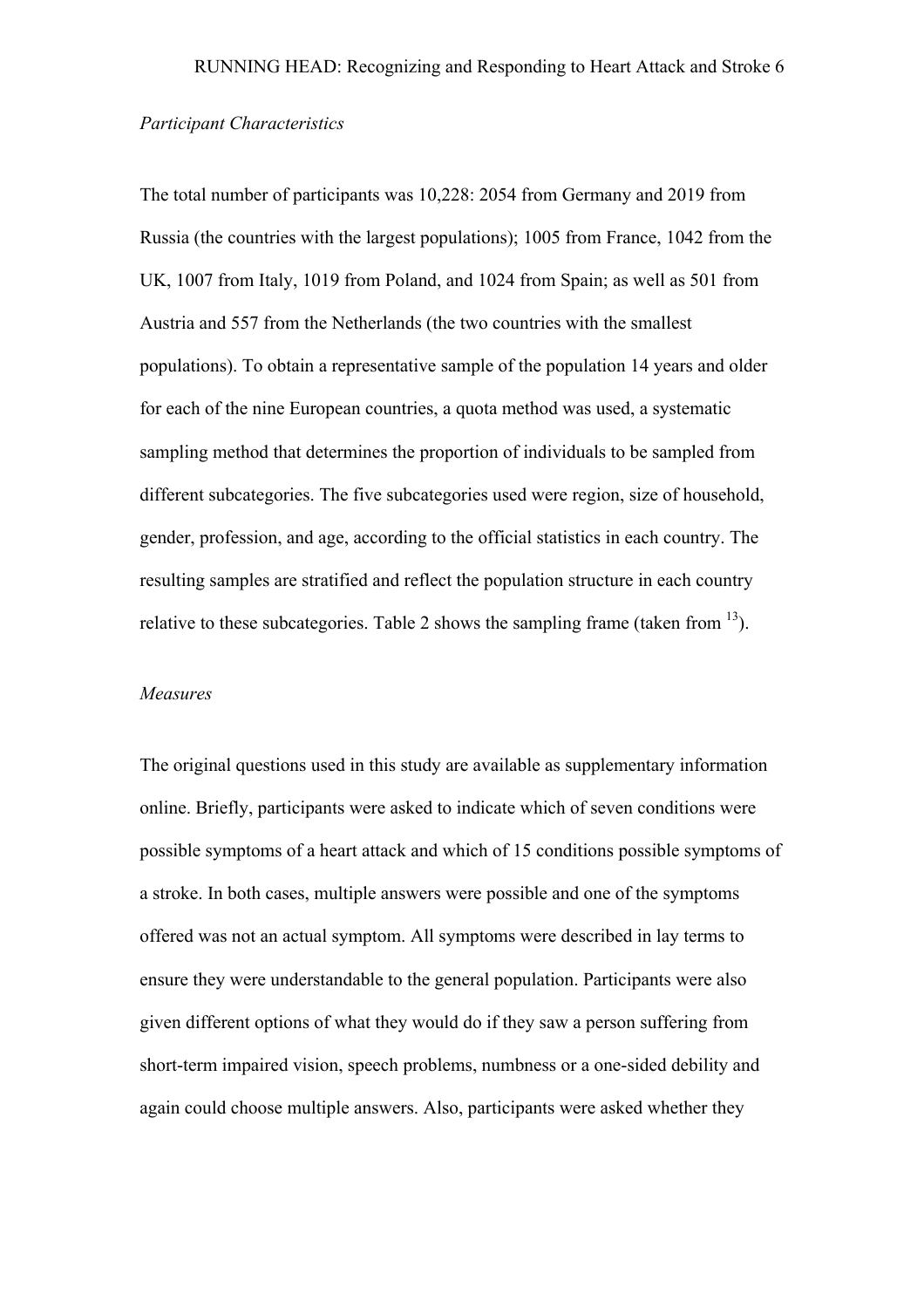knew if their blood pressure was currently high, too low, or normal, and to report their height and current weight.

## *Statistical Analyses*

Our research questions examined (1) mean differences between countries (i.e., comparing across the nine European countries surveyed the proportion of the general public that recognized symptoms of heart attack and stroke as well as the proportion that knew what to do in the event of a stroke) and (2) the association between knowledge and consulted information sources on heart attack and stroke. For mean differences (1), we calculated the mean number of symptoms recognized and the 95% confidence interval of this mean (95%CI) or the mean difference of a group comparison and its 95% confidence interval  $(95\%CI_{diff})$ . For associations between knowledge and consulted information sources (2), we ran correlation analyses; *r* describes the strength of association (from 0 to 1). All correlations reported in this Results section have a 95% confidence interval that does not include zero, that is, the strength of association is different from zero.

#### Results

*What proportion of the general public recognizes symptoms of heart attack and stroke?*

## *Heart Attack*

Chest pain was the only symptom of heart attack to be recognized by more than half of the Europeans interviewed. The two other symptoms recognized most often were shortage of breath and pain in arm and/or shoulder (Table 3). Germans identified the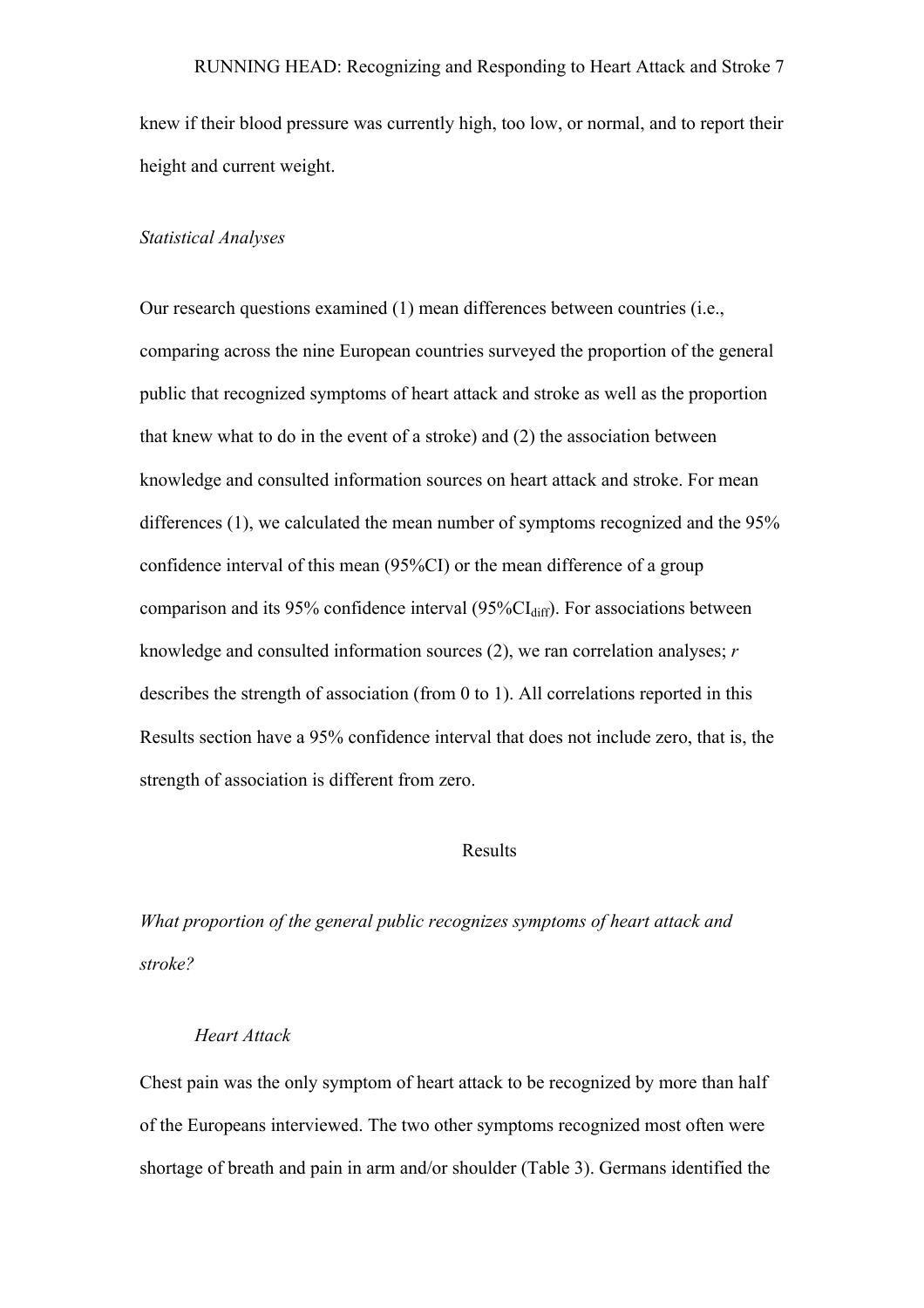highest number of symptoms ( $M=3.15$ ; 95%CI=3.08 to 3.22), followed by Austrians (*M*=2.91 symptoms; 95%CI=2.72 to 3.12). Participants in Italy, Spain, Poland, and Russia identified the lowest number. As many as 18% of participants (averaged across all countries) were not familiar with any symptom of heart attack except for chest pain, and 8% knew no single symptom.

#### [Table 3]

Across all countries, the youngest age group recognized fewer heart attack symptoms than the two older age groups (young vs. middle:  $2.20$  vs.  $2.47$ ,  $95\%CI_{diff}$  of the mean difference  $-0.50$  to  $-0.38$ ; young vs. old: 2.20 vs. 2.43, 95%CI<sub>diff</sub> =  $-0.49$  to  $-0.33$ ). More symptoms were identified by people with a high level of education than by people with a low (2.71 vs. 2.43,  $95\%$ CL<sub>diff</sub> =0.20 to 0.37) or medium level (2.71 vs. 2.60,  $95\%CI_{diff} = 0.17$  to 0.34; except in Russia, where level of education was not assessed). Women recognized a higher number of symptoms than men did (2.47 vs. 2.19,  $95\%CI_{diff} = 0.32$  to 0.22). The means for each country are shown in Table 4.

# [Table 4]

Are people with a higher risk for heart attack because of high blood pressure better informed?

With the exceptions of participants in Poland and Russia, they were not (Table 4). Those at higher risk due to overweight (2.39 vs. 2.24,  $95\%CI_{diff} = 0.10$  to 0.22) or obesity (2.50 vs. 2.24,  $95\%CI_{diff} = 0.18$  to 0.34) identified more heart attack symptoms than did those with normal weight, but the effects are small. When testing countries separately, these effects hold only in Germany and Russia.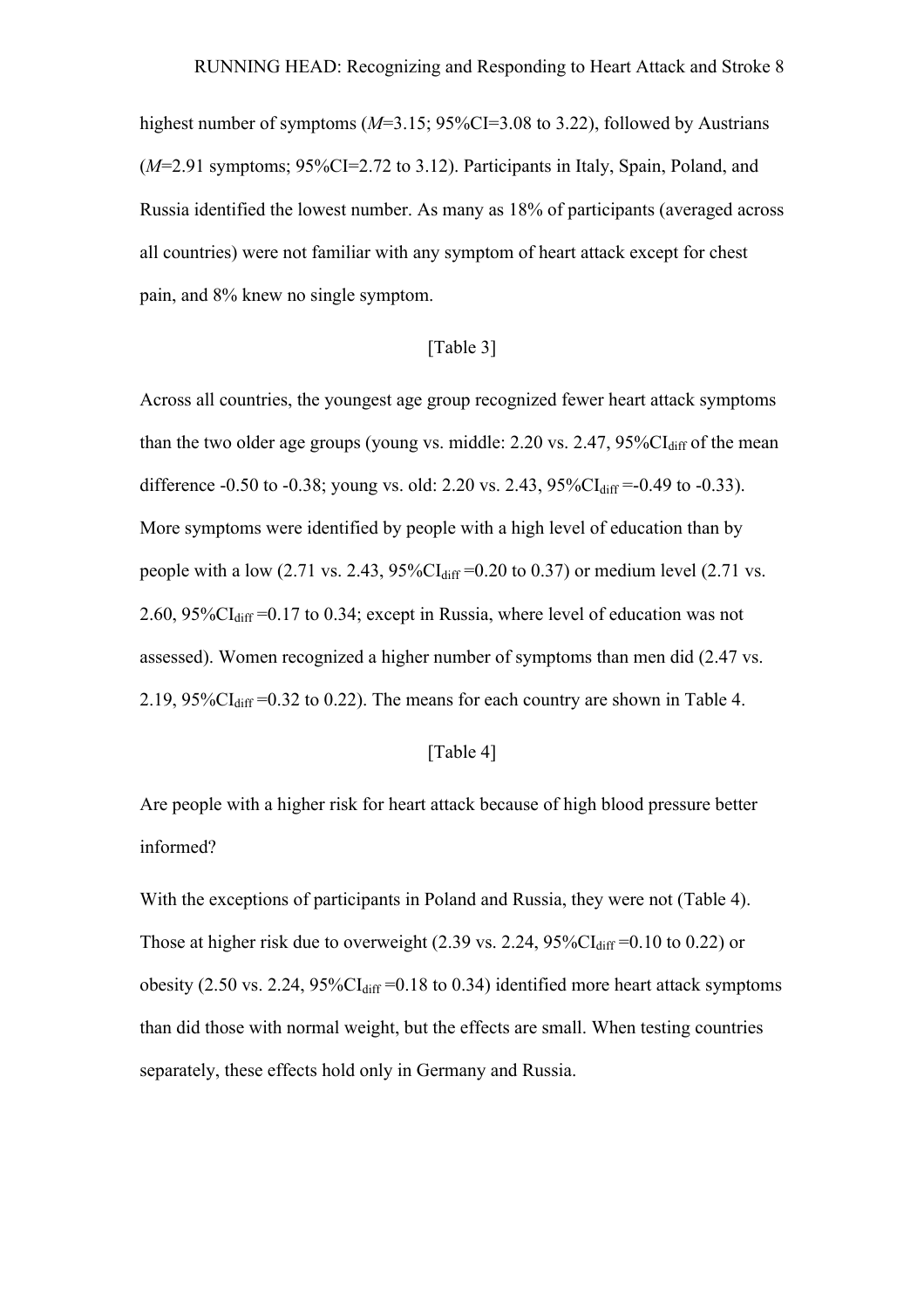#### *Stroke*

The stroke symptoms most frequently recognized were slurred speech, paralysis, and lopsided face. Yet none of the 14 stroke symptoms was recognized by more than 50% of the Europeans interviewed (Table 5). Once again, participants in Germany (*M*=5.01; 95%CI=4.85 to 5.17) and Austria (*M*=4.94; 95%CI=4.49 to 5.40) were familiar with more symptoms than were participants in other countries. As for heart attack symptoms, participants in Italy, Spain, Poland, and Russia recognized the lowest number of stroke symptoms. Nineteen percent of the Europeans interviewed did not recognize any stroke symptom at all.

# [Table 5]

The association between stroke symptom recognition and age was weakly positive (*r*=.08) across all countries, mirroring the results for heart attack symptoms. When tested separately for each country, associations were strongest in Germany (*r*=.14), Russia ( $r=19$ ), and Poland ( $r=08$ ), and weakest in France ( $r=-08$ ; see Table 6 for means). The higher the level of education, the more stroke symptoms people identified, and women identified them more frequently than men did (3.62 vs. 3.01, 95% $CI_{diff} = 0.72$  to 0.49).

# [Table 6]

Across all countries, people at higher risk for stroke due to hypertension did not recognize more symptoms than did those with normal blood pressure (see Table 6 for means). People classified as overweight  $(3.55 \text{ vs. } 3.25, 95\% \text{CI}_{diff} = 0.17 \text{ to } 0.43)$  or obese (3.71 vs. 3.25,  $95\%CI_{diff}=0.27$  to 0.64) identified more stroke symptoms than did those with normal weight. However, between countries, this difference holds only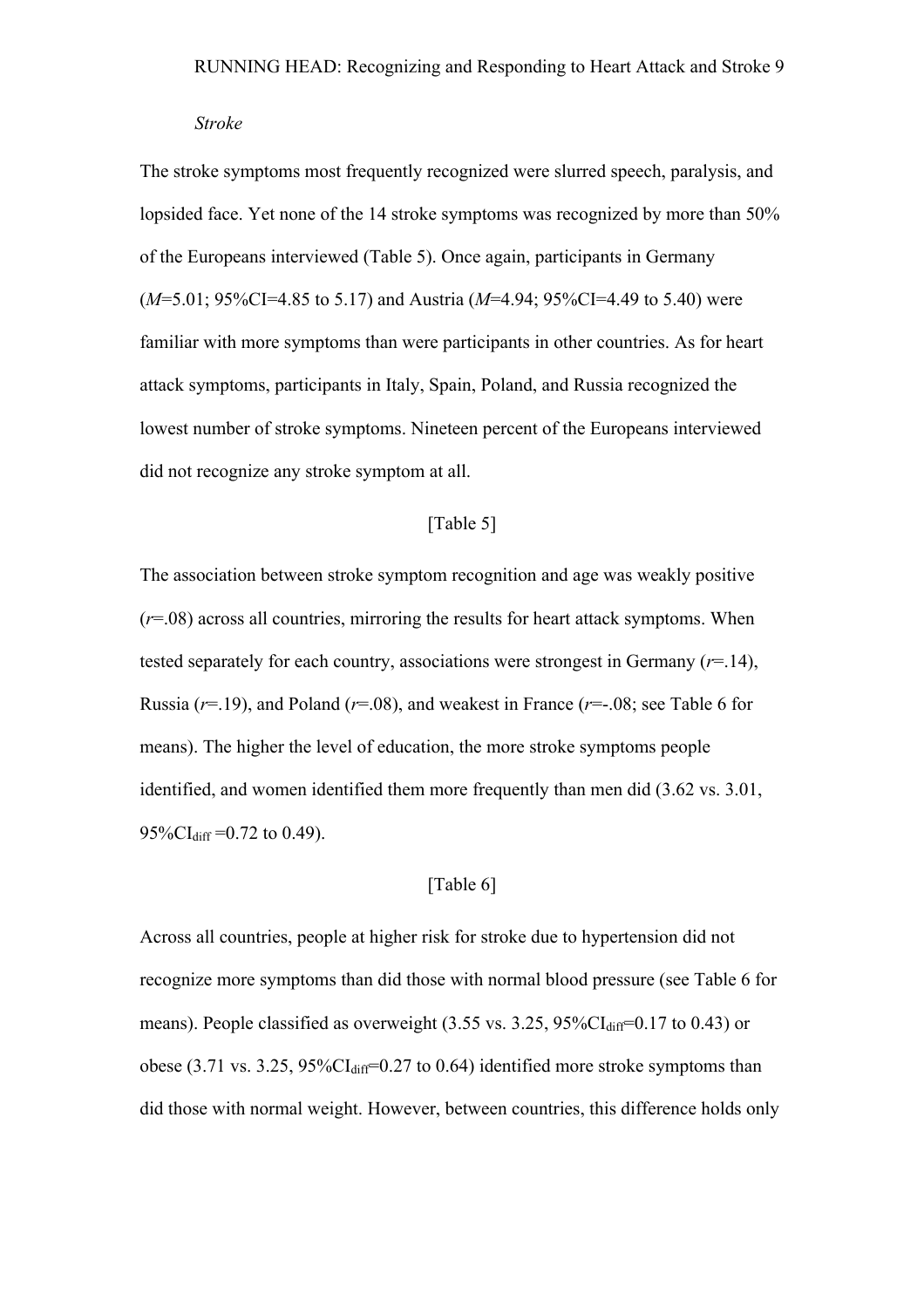in Germany and Russia. Outside of these two countries, people at higher risk due to hypertension or obesity were not better informed about stroke.

#### *What proportion of the general public knows what to do in case of a stroke?*

Fifty-one percent of participants would take the most appropriate action and call an ambulance (Table 7). Surprisingly, in Germany and Austria – the two countries where people identified most symptoms of a stroke – only 33% and 34% would have called an ambulance immediately, and 35% and 28%, respectively, would take no immediate action at all; instead, one out of six Germans and Austrians would advise the sufferer to go to bed or take a sip of water.

## [Table 7]

Across all countries, those participants who would call an ambulance or a doctor immediately recognized on average 3.6 symptoms, and those who would not do so recognized 3.1 (95% $CI_{diff}$ =0.32 to 0.55). Spain was the only country where no difference was found.

# *Contribution of information source to symptom knowledge*

Participants were asked how often they used 14 different sources of health information. Sixty-two percent said that they sometimes or frequently rely on friends and family for health information, followed by 59% stating their general practitioner and 54% their pharmacist as primary source. The next most frequently consulted sources were mass media (TV 43%, popular magazines 26%, daily newspaper 25%, radio 23%). Leaflets and pamphlets by health organizations were used by 21% and reference books about health topics by 20%. Health insurance companies were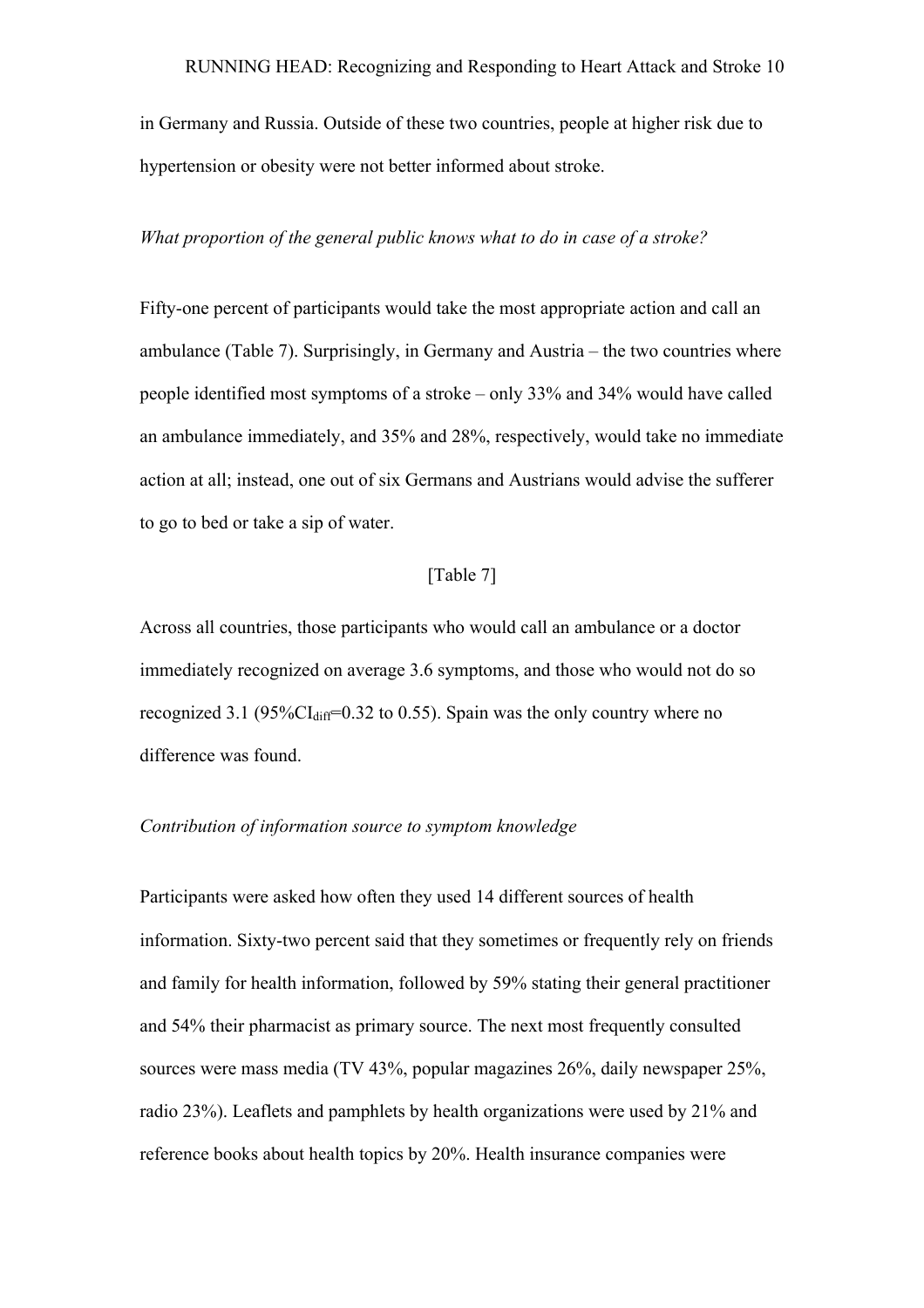consulted by 17% and the Internet by only 15% of the population (when this survey was conducted in 2006, Internet was available to 49% of citizens in the European Union; data for Russia are not available). Information from consumer counseling and patient counseling was sought by 6% for each, and from self-help organizations by  $4\%$  (for more details on use of information sources, see  $^{15}$ ).

*Heart attack.* Across all countries, the highest correlations between the frequency of consulting a source and the number of symptoms known were found for leaflets and pamphlets by health organizations  $(r=16)$  and reference books on health topics (*r*=.15). For individual countries, reference books on health topics were the source most frequently related to recognition of heart attack symptoms (Germany, *r*=.23; France  $r=14$ ; Austria,  $r=19$ ; Italy,  $r=18$ ; and Russia,  $r=20$ ). Usage of the Internet for health information and recognition of heart attack symptoms was correlated in Germany ( $r=0.08$ ), France ( $r=0.09$ ), Italy ( $r=0.09$ ), the United Kingdom ( $r=0.06$ ), and Russia  $(r=0.05)$ . The correlation between the frequency with which participants consult their general practitioner and the number of heart attack symptoms recognized was positive in Germany ( $r=14$ ), Poland ( $r=13$ ), Italy ( $r=10$ ), and Russia ( $r=13$ ); in all other countries there was no correlation (all 95%CIs include 0).

*Stroke.* As for recognition of heart attack symptoms, those who most frequently consulted either leaflets and pamphlets by health organizations or reference books on health topics mentioned a higher number of correct stroke symptoms (*r*s=.16). In the different countries, reference books on health topics were again most frequently associated with symptom recognition (Germany,  $r=20$ ; France,  $r=18$ ; Spain,  $r=16$ ; Italy,  $r=20$ ; Poland,  $r=16$ ; the Netherlands,  $r=18$ ; Russia,  $r=19$ ). The frequency of using the Internet for health information and recognition of stroke symptoms was correlated in seven of the nine countries (Germany  $r=0.08$ , France,  $r=1.13$ , Spain,  $r=1.13$ ,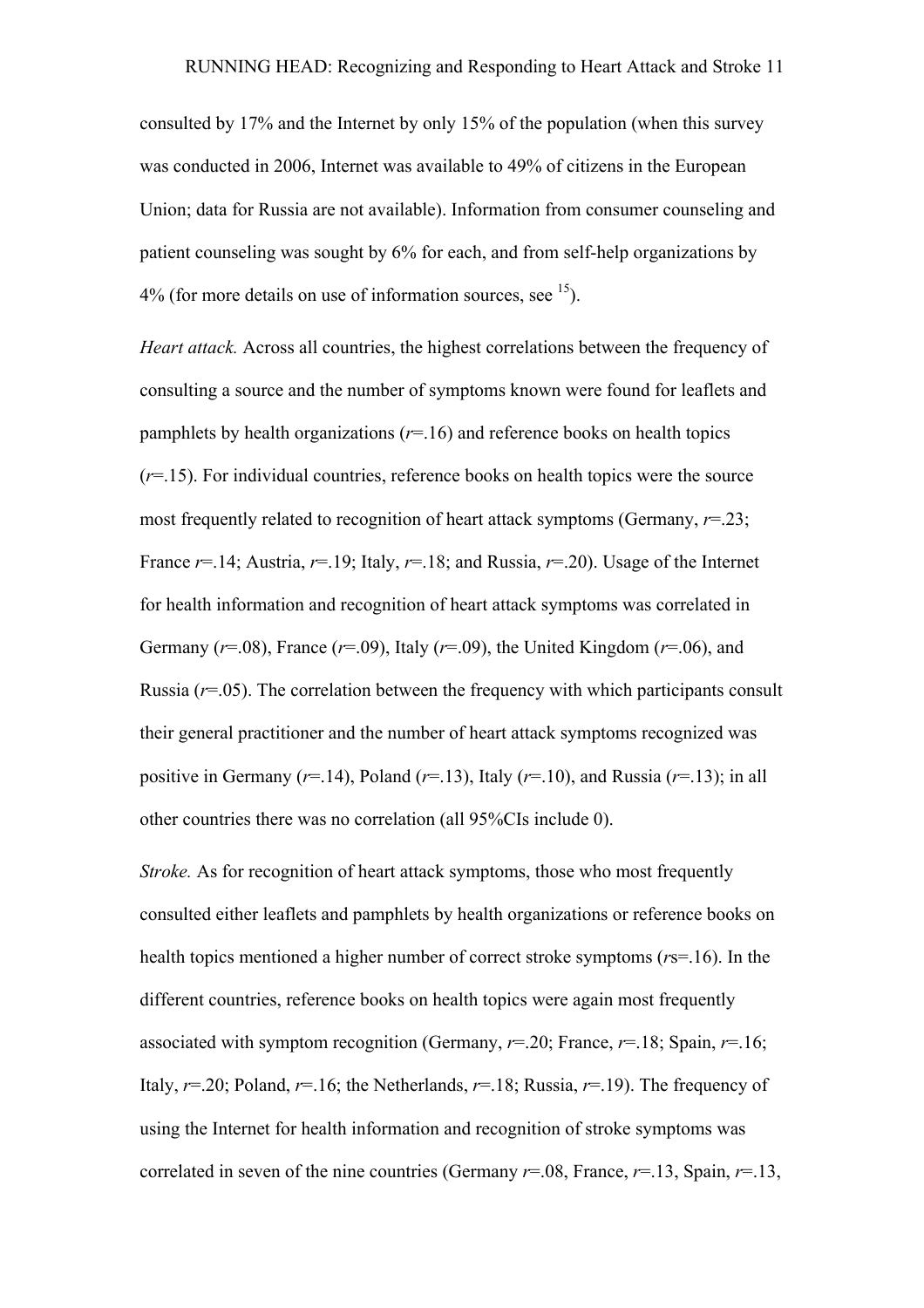Italy,  $r=11$ , Netherlands,  $r=16$ , United Kingdom  $r=0.08$ , and Russia,  $r=0.05$ ). Mirroring the results for heart attack, there was a relation between the frequency of consulting a general practitioner for health information and recognition of stroke symptoms in a few countries, namely in Germany  $(r=10)$ , Poland  $(r=14)$ , and Russia  $(r=.12)$ .

*Use of information sources and reaction to stroke symptoms.* Across all countries, people who would call an ambulance did not consult health information sources more frequently. A striking result is that in no country except the United Kingdom did people who sometimes or frequently consult their general practitioner say more often than others that they would call an ambulance or doctor if they saw a person suffering stroke symptoms (all  $\chi^2$  < 2.68, all  $p$  > 12; exception United Kingdom,  $\chi^2$  = 10.22, *p*=.001).

#### **Discussion**

To our knowledge, this is the first representative survey in nine European countries relating symptom recognition and action-relevant knowledge of heart attack and stroke with information sources consulted. We found that of six valid signs listed for heart attack, only chest pain was recognized by a majority of Europeans. Out of 14 symptoms for stroke, none was recognized by more than 50% of Europeans interviewed; one in five did not recognize any symptoms. Only about half of the 10,228 persons would call an ambulance immediately when witnessing someone suffering stroke symptoms. Interestingly, people at higher risk were generally not better informed about symptoms or what to do in case of stroke.

In all countries, women recognized more heart attack and stroke symptoms than men. Recognition of symptoms for both heart attack and stroke was highest in Germany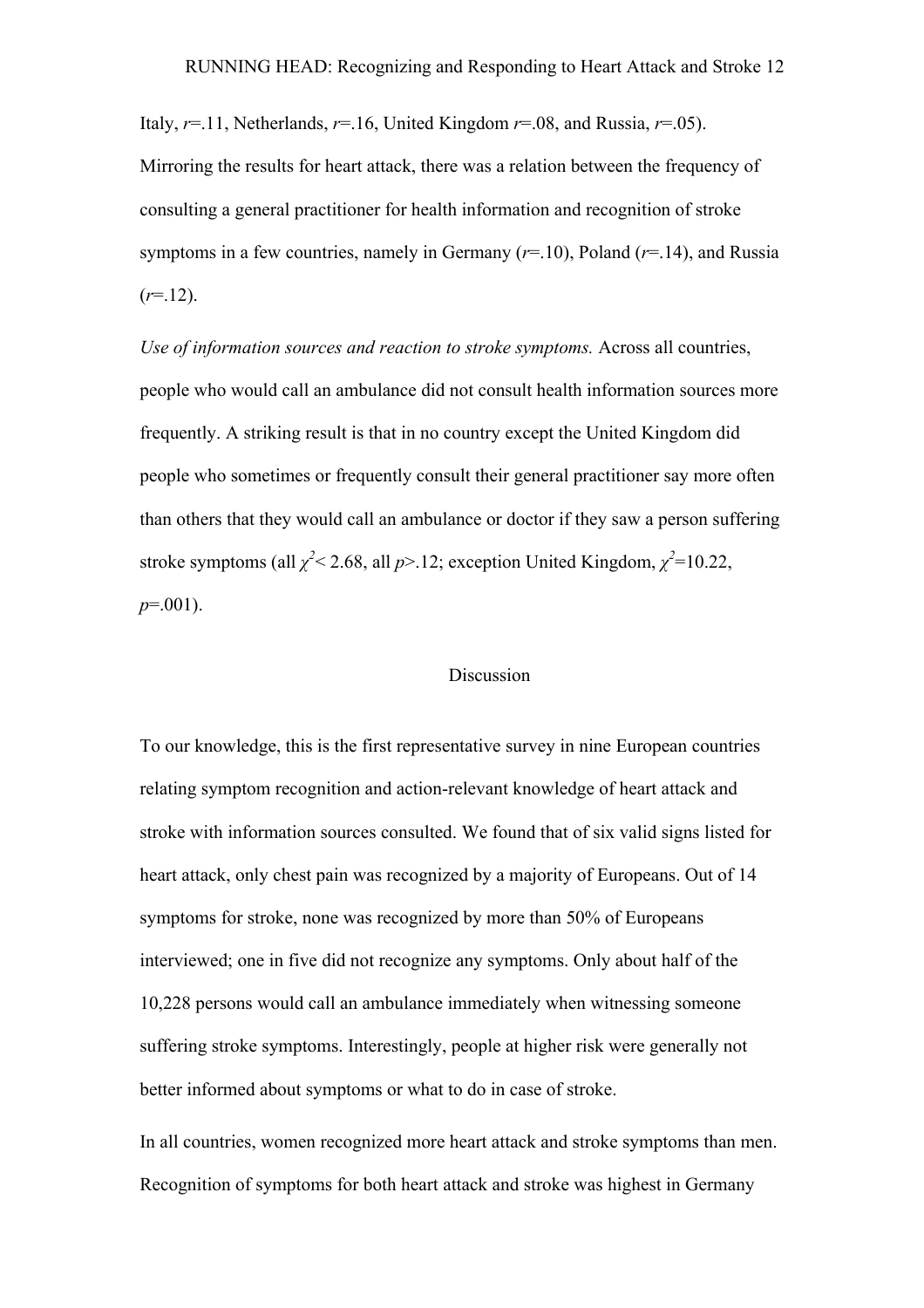and Austria, whereas only about half as many symptoms were recognized in Spain, Poland, Italy, and Russia. At the same time, Poland has the highest mortality rate from ischemic heart disease and cerebrovascular disease of all countries surveyed and among the highest mortality rates from cerebrovascular disease (numbers for Russia are not available). Ignorance about heart attack and stroke symptoms might well contribute to this high mortality rate and is thus especially worrisome.

The findings of our study differ from results from other studies. For instance, 92% of participants in a random US sample recognized chest pain or discomfort as heart attack symptoms;  $31\%$  of the participants recognized five symptoms. <sup>16</sup> The numbers across the European countries we surveyed were substantially lower, with an average of 80% recognizing chest pain and 6% recognizing five or more symptoms. Also, recognition of stroke symptoms in our study, at up to 44% for slurred speech, was substantially lower than knowledge in previous studies in the US,  $^{17}$  Ireland,  $^{18}$  or Spain, <sup>19</sup> where 88 to 95% of participants recognized symptoms. Only the study by Yoon and colleagues <sup>20</sup> reported similarly low numbers for stroke symptom recognition: In a community sample in Australia, each of eleven listed symptoms was recognized by between 4% and 24% of participants. One possible explanation for the lower level of knowledge of heart attack and stroke symptoms in our European sample in comparison to earlier studies is that we used a representative sample and did not recruit participants through random digit dialing, <sup>17</sup> random selection from a telephone directory,  $^{20}$  or systematic random sampling  $^{18}$ . It was shown, for example, that participants randomly selected through random dialing were better educated than a sample representative for the population at large. When individuals are randomly called, well-educated individuals are more likely to participate,  $21$  suggesting that studies using random procedures or community samples might actually overestimate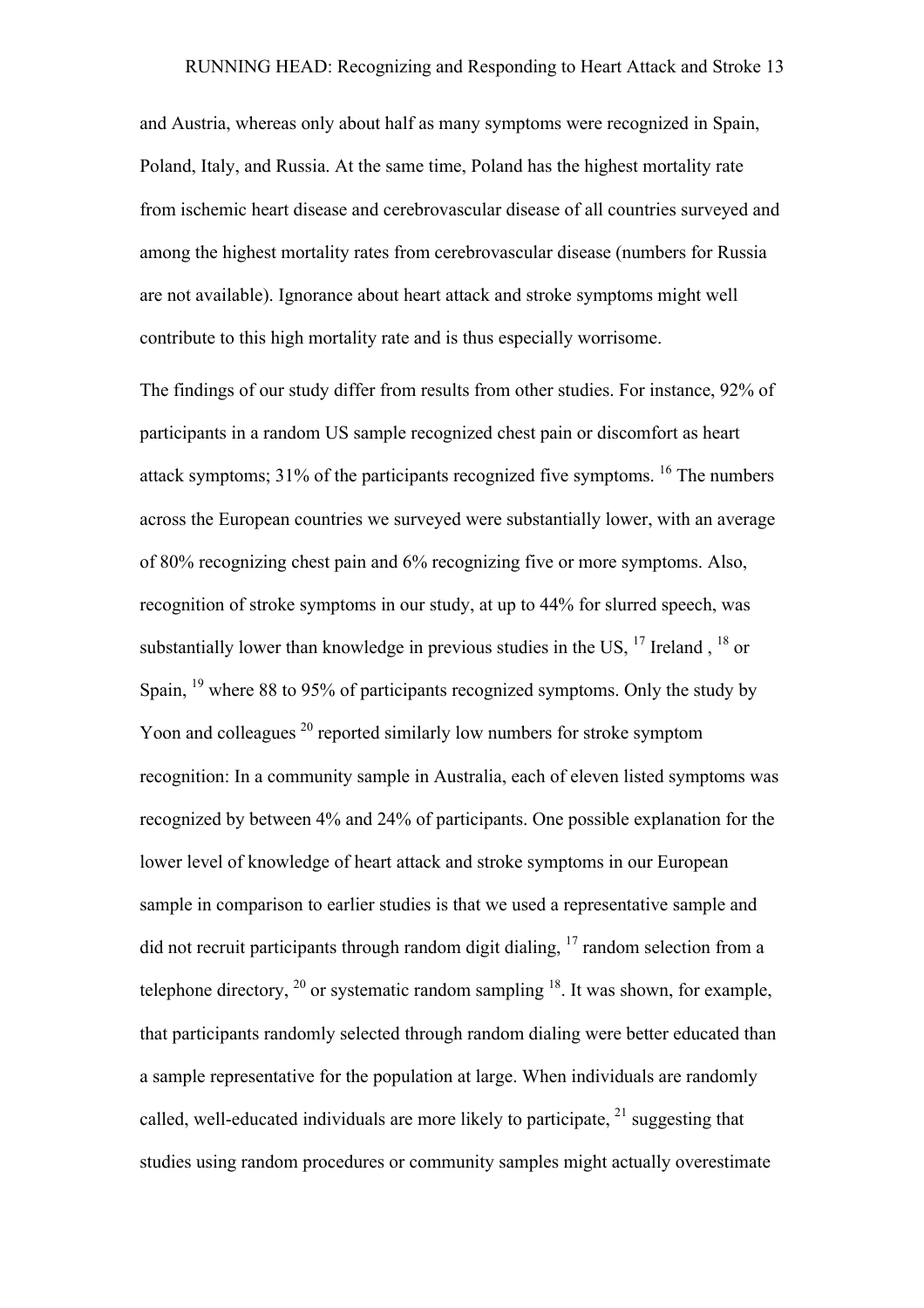knowledge in the population. However, a representative sample in Spain <sup>19</sup> also showed a higher proportion of participants that recognized symptoms than in our study.

Not only is recognizing symptoms important but also knowing what to do in the event of heart attack or stroke. When asked what they would do in the event of an acute stroke, 43% of participants in a Turkish community sample,  $^{22}$  45% of a Spanish representative sample, <sup>19</sup> 67% in an Australian community sample, <sup>23</sup> and 76% in a U.S. community sample  $^{24}$  said they would call an ambulance. However, when the same Australian community sample was presented with symptoms that are typical of a stroke (instead of the diagnosis "stroke"), the percentage that would call an ambulance ranged from only 1% if witnessing dizziness to 20% if witnessing weakness or paralysis.<sup>23</sup> These proportions approximately doubled if "Going to the hospital casualty/ emergency department" is also counted as a correct response. <sup>20</sup> Findings are analog for the U.S. community sample  $^{24}$ : If symptoms were given instead of the diagnosis "stroke", the proportion of participants that would call an ambulance if witnessing weakness or paralysis dropped to 49%. Among patients in a UK hospital who had experienced a stroke within the last 48 hours and recognized that were experiencing a stroke, 25% had called an ambulance; of those patients who did not recognize that they were experiencing a stroke only 12.5% had called an ambulance.  $^{23}$  In a Brazilian community sample presented with the scenario of a relative who is experiencing a number of symptoms typical for a stroke, such as difficulty speaking and walking,  $51\%$  would call an ambulance. <sup>22</sup> Similarly, across all nine European countries surveyed in our study, 51% would call an ambulance if they saw a person experiencing symptoms typical of a stroke. This proportion is comparable to the results in community samples in Australia, Turkey, and Brazil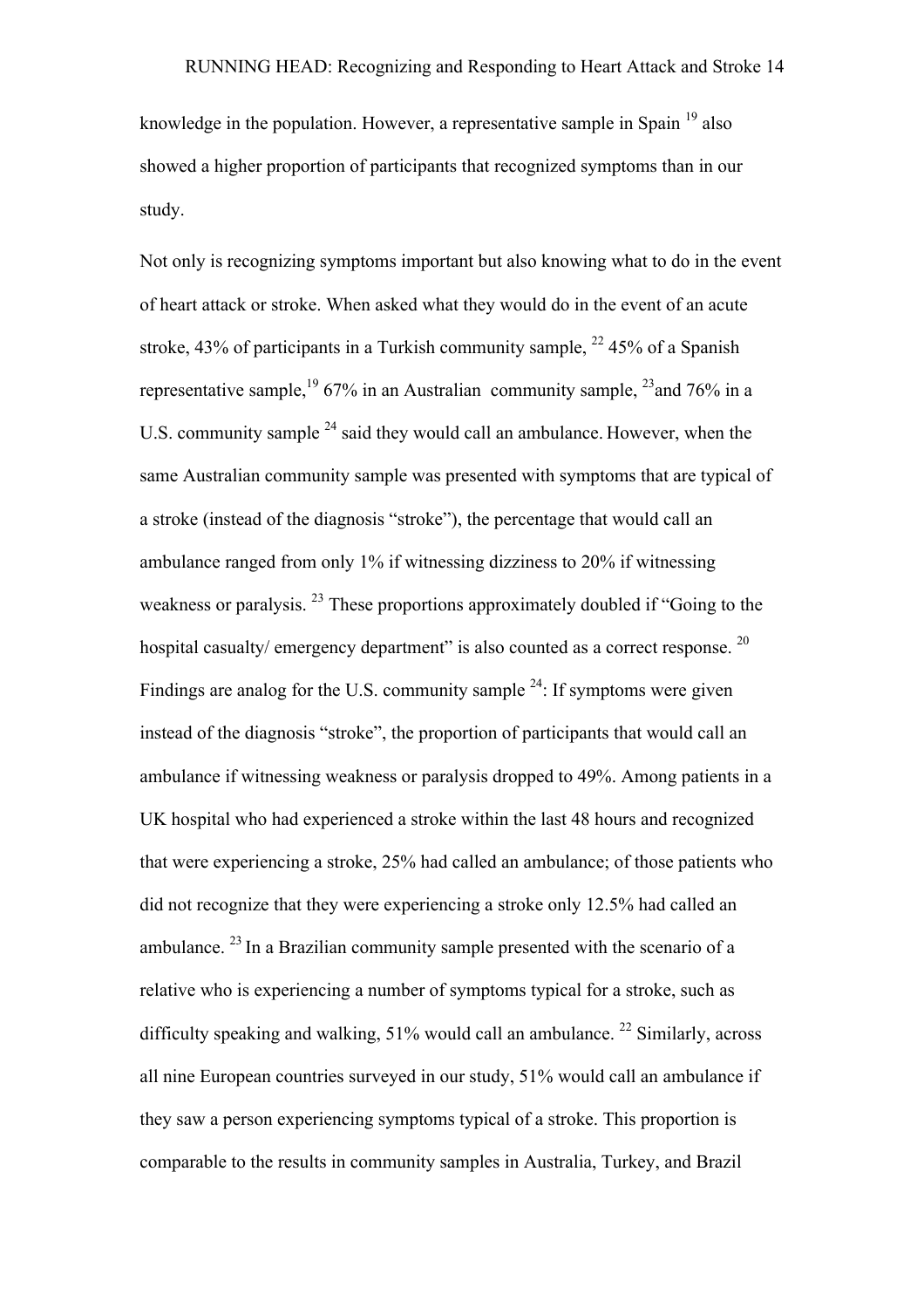described above; where participants were presented a description of a person suffering symptoms that are typical of a stroke but they were not told that this person was having a stroke. Therefore, the higher proportions of those who would call an ambulance found in other studies might be due to the presentation format of the question, that is, when participants are explicitly told that the person is suffering a stroke. As in the study among hospitalized UK stroke patients described above,  $^{23}$ those who recognized that they were experiencing a stroke were more likely to call an ambulance. Increasing recognition of stroke symptoms and awareness of the most adequate response thus seems central to ensuring that more than half of the population knows what to do when they see someone experiencing a stroke.

Findings from previous studies also showed family and friends to be one of the most frequently consulted sources of health information knowledge (for a review, see  $\frac{11}{1}$ ). In contrast, participants in our survey more often asked their physician or pharmacist for advice. Other studies in the US and Australia had found that their participants relied on mass media more often than on physicians or hospital personnel, whom only 11 to 20% of participants consulted.  $11, 25$  We are not aware of other studies that related the frequency with which certain sources of health information were consulted to level of knowledge. Our study found very low correlations between level of knowledge and use of any information source. It should be noted that one source of medical knowledge that was not included in this survey is personal experience or witnessing others who have personal experience with a medical condition such as heart attack or stroke (for a review, see  $^{12}$ ). Nonetheless, even given personal experience with heart attack or stroke, participants likely consulted the information sources assessed in this survey to gather further information about their (or their loved ones') condition.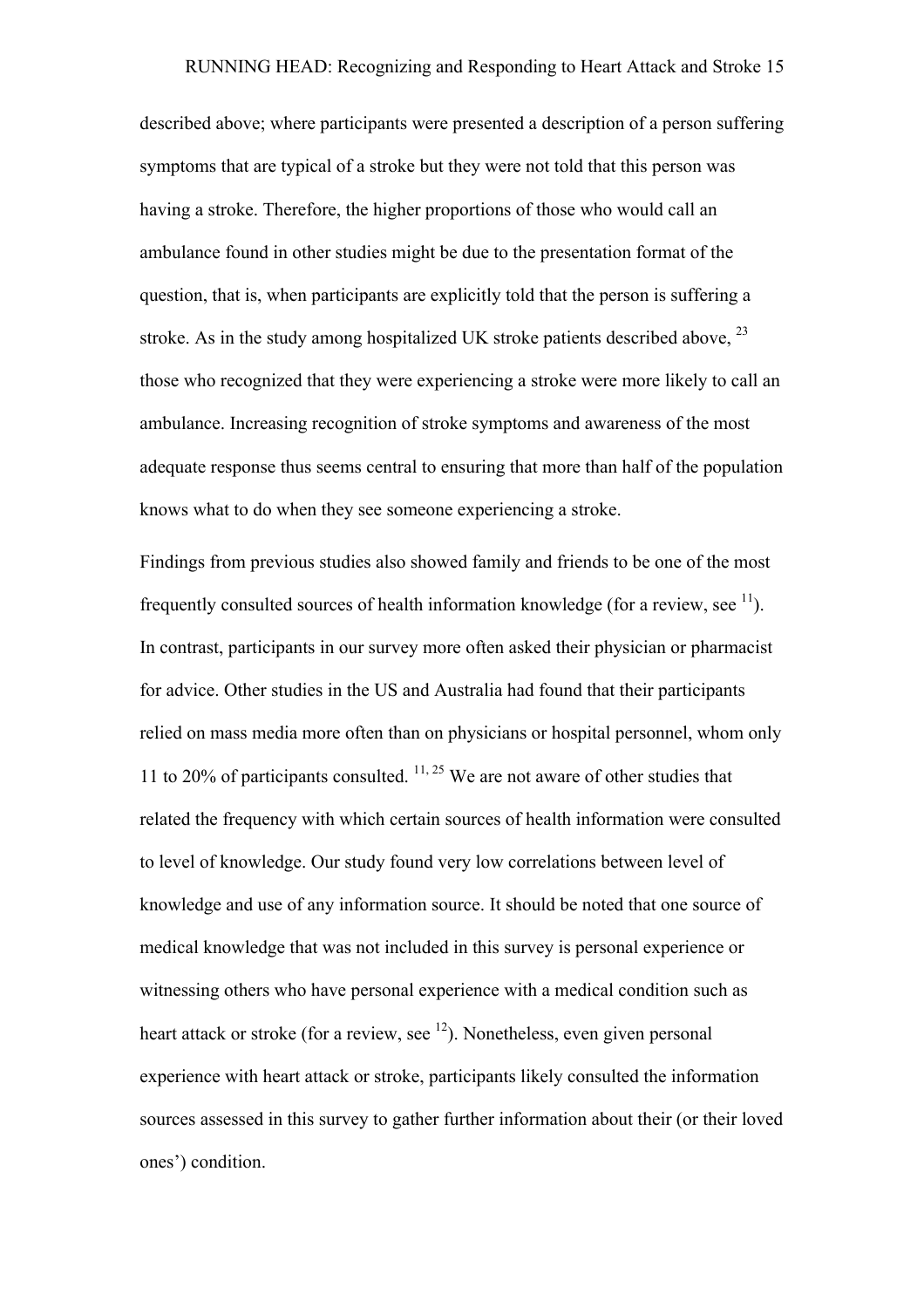For the interpretation of our findings it should also be noted that some structural differences in the health care systems surveyed have elsewhere been suggested to affect how often and which health services are frequented. For example, nationalized publicly funded health systems as in the UK seem to be most effective at reducing inequalities in access to medical services, <sup>26</sup> and might increase the number of times patients see their GP in these countries. In France, health insurance is also universal, but roughly 25% of the costs are covered by patients' co-payments, leading to a high frequency of supplementary health insurance. Patients with supplementary health insurance visit their GP significantly more often than those without it;  $27$  the importance of the GP as a source of health information might hence differ between those with and without supplementary insurance in France. However, empirical studies on factors that affect accessibility of health care in Europe are sparse and generally of poor quality. <sup>26</sup> Another important difference is the availability of thrombolytic therapy in the countries surveyed. A pan-European survey showed that between 44% (Eastern Europe) and 73% (UK and Ireland) of patients with a heart attack received thrombolytic therapy.  $28$  For people living in countries in which thrombolytic therapy is provided more often, arriving at the hospital within a few hours is even more important.

Another structural aspect related to heart attack and stroke knowledge and access to health related information that was not considered in our survey is reading literacy, the ability to understand written information in situations that are encountered in daily life. Reading literacy differs between the countries surveyed, as the 2006 results of the Programme for International Student Assessment (PISA) show: The percentage of 15-year olds with a proficiency level so low that they are likely to have difficulty with the most basic type of reading and thus with written information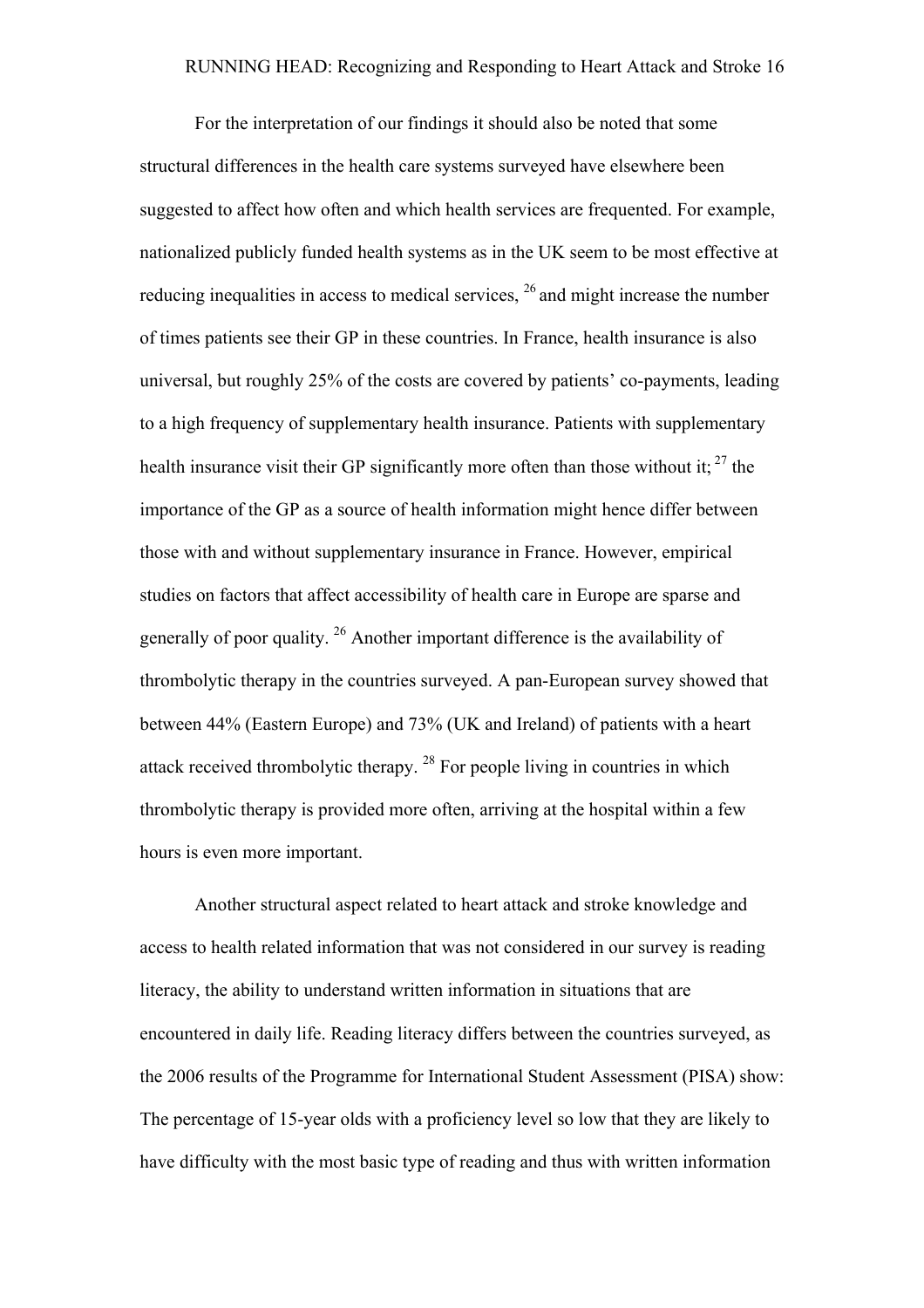## RUNNING HEAD: Recognizing and Responding to Heart Attack and Stroke 17

about health-related questions ranges from 15.1% in the Netherlands to 26.7% in France.<sup>29</sup> A further possible limitation is that the data reported in this article were collected in 2006 and reflect the state of heart attack and stroke symptoms in that year, without taking into account potential changes in relevant knowledge. Since then, for instance, public awareness campaigns as well as health care system reforms have been launched. This together with the structural differences between countries described above should be taken into consideration when interpreting the present study's findings on consultation of health information sources and knowledge about heart attack or stroke.

In spite of these limitations, the present survey of representative samples of nine European countries, provides a major new contribution, making it possible to compare knowledge between countries and relate knowledge level of stroke and heart attack to characteristics of the health system. Altogether, awareness of warning signs of stroke and heart attack was found to be low among the European population, particularly among participants in Italy, Spain, Poland, and Russia. Although people at risk due to hypertension or obesity should be better informed than those who are not (compare e.g.,  $^{12}$ ), we did not find that they were. In Germany and Austria, few were aware that calling an ambulance immediately is the most efficient action to save lives and avoid disability. This poor action-relevant knowledge in both countries is in stark contrast to their high level of symptom recognition and is in line with another German survey that also showed a large discrepancy between high symptom and poor action-relevant knowledge among a smaller, non-representative sample.  $31$  These findings suggest that public health campaigns, particularly in Germany and Austria, should target action-relevant knowledge more strongly. Furthermore, the observation that, in all European countries, frequent consulting of a general practitioner contributes so little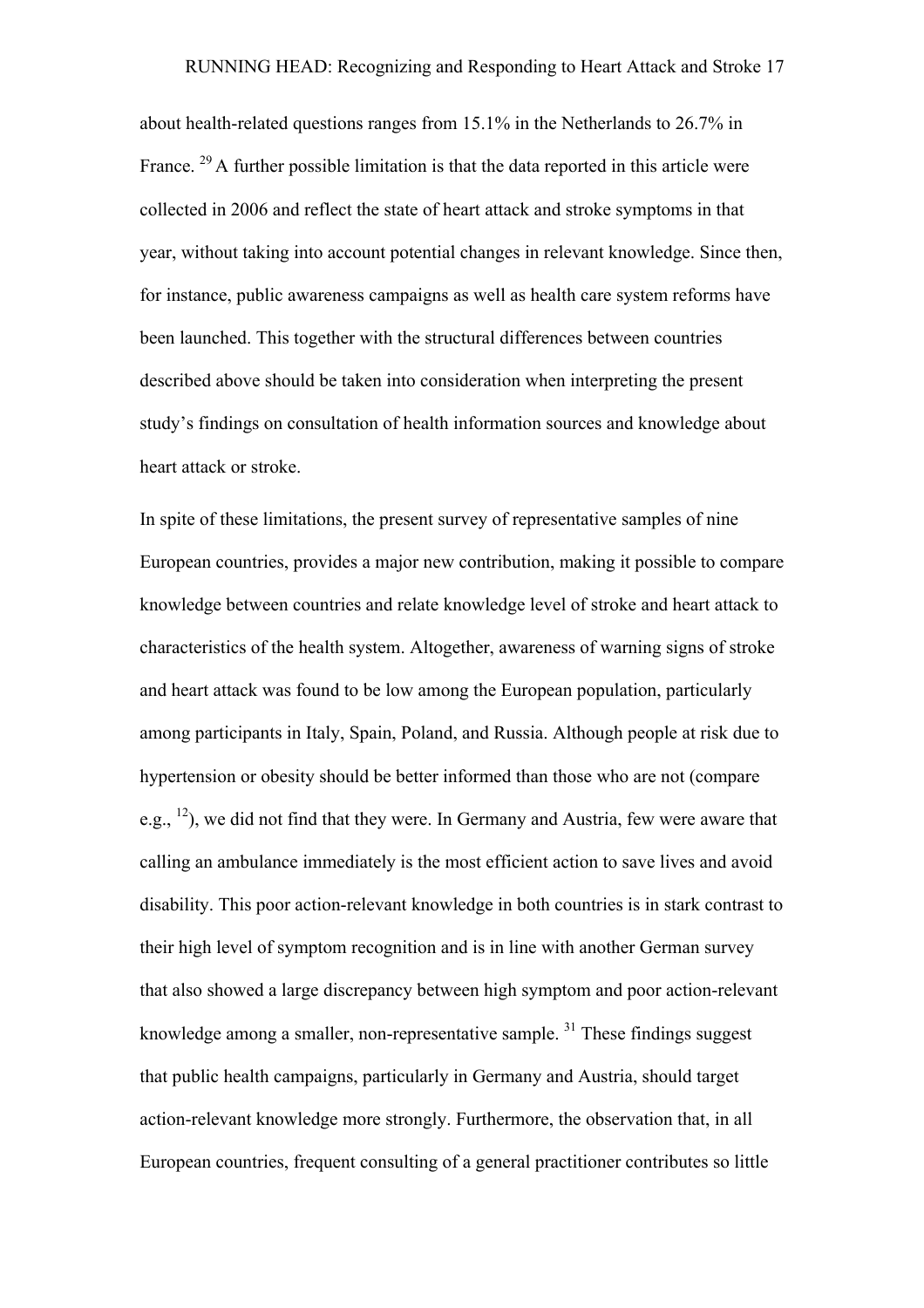to people's understanding of the warning signals for stroke and heart disease deserves further investigation.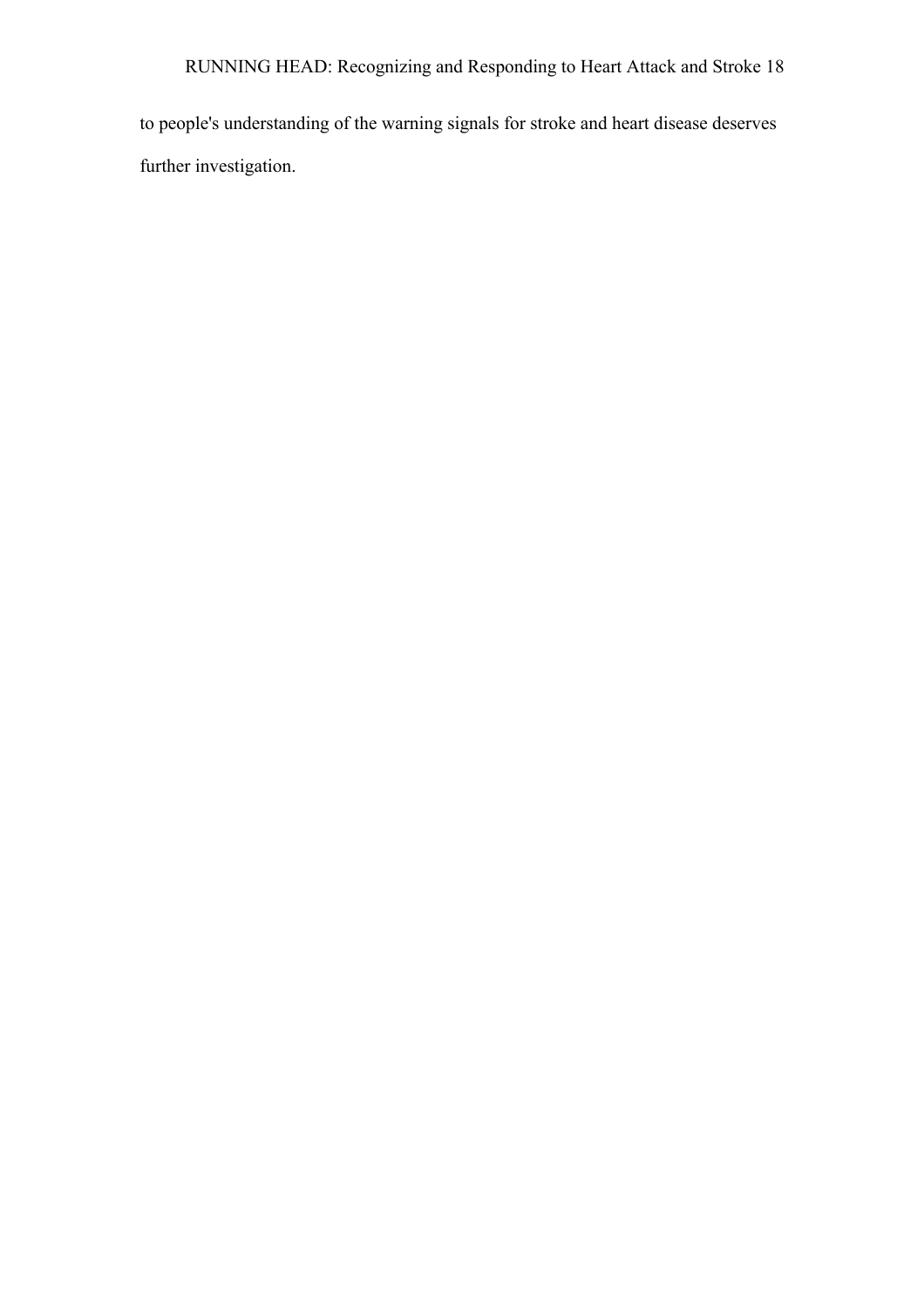# Acknowledgments

This work was supported by the non-profit branch of the GfK-Group, Nuremberg, Germany and the Harding Center for Risk Literacy, as well as by a postdoctoral fellowship of the Max Planck Society in Germany awarded to JM. The funding sources had no role in the study conduct and analysis and are not responsible for the views expressed herein.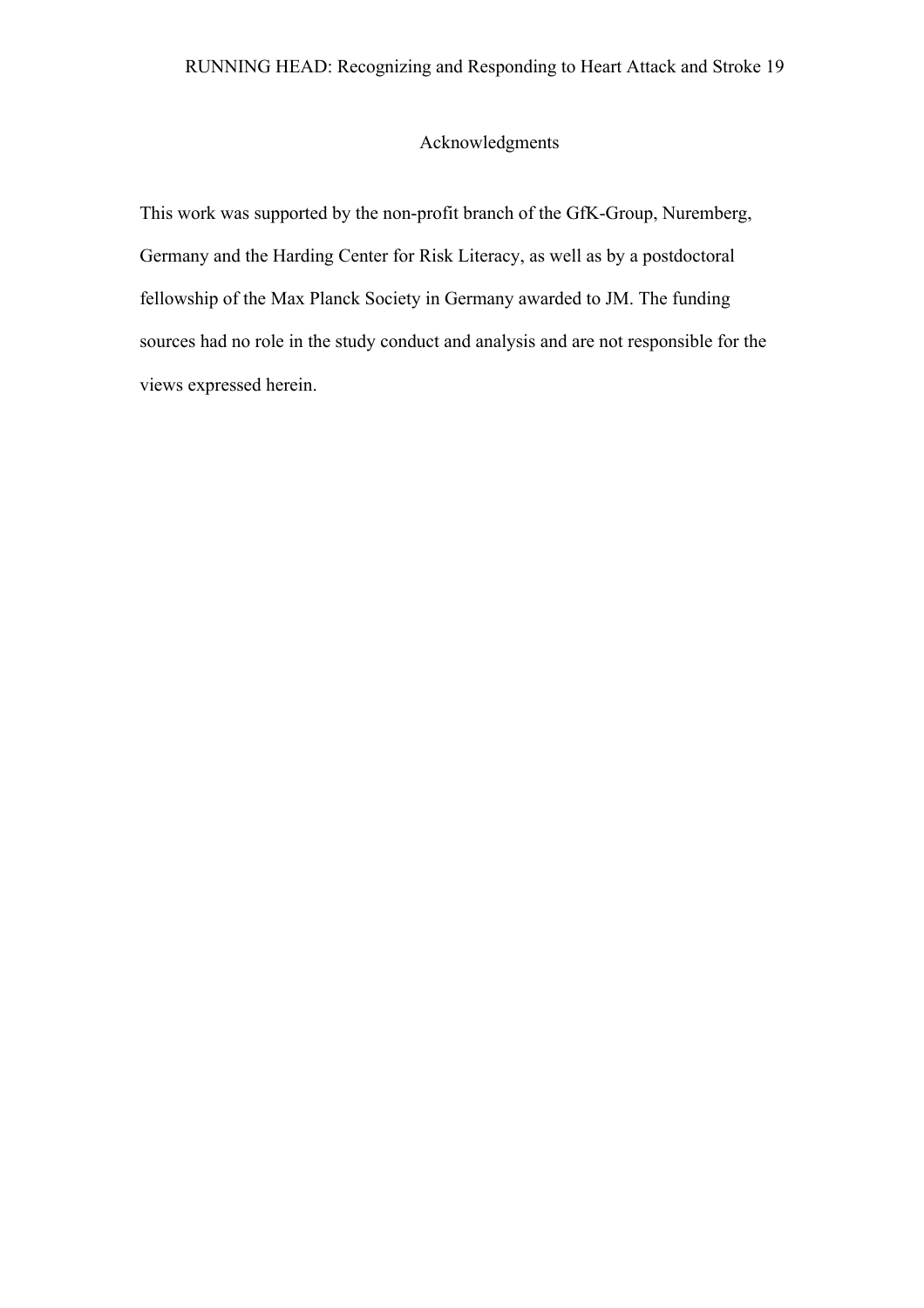#### References

- 1. World Health Organization. Cardiovascular diseases. Fact Sheet N° 317. 2007 [updated] January, 2011; cited 2011 September 6]; Available from: http://www.who.int/mediacentre/factsheets/fs317/en/index.html.
- 2. World Health Organization. The top 10 causes of death. 2011 [cited 2011 Sep 5]; Available from: http://www.who.int/mediacentre/factsheets/fs310/en/index.html.
- 3. World Health Organization. Deaths from Stroke. Cardiovascular Disease Atlas, 16. 2008 [cited 2011 September 6]; Available from: http://www.who.int/cardiovascular\_diseases/en/cvd\_atlas\_16\_death\_from\_stroke.pdf.
- 4. Murray CJ, Lopez AD. Mortality by cause for eight regions of the world: Global Burden of Disease Study. Lancet 1997; 349: 1269-76.
- 5. Wardlaw JM, Sandercock PA, Berge E. Thrombolytic therapy with recombinant tissue plasminogen activator for acute ischemic stroke: where do we go from here? A cumulative meta-analysis. Stroke 2003; 34: 1437-42.
- 6. Qureshi AI, Kirmani JF, Sayed MA, Safdar A, Ahmed S, Ferguson R, et al. Time to hospital arrival, use of thrombolytics, and in-hospital outcomes in ischemic stroke. Neurology 2005; 64: 2115-20.
- 7. Kothari R, Jauch E, Broderick J, Brott T, Sauerbeck L, Khoury J, et al. Acute stroke: delays to presentation and emergency department evaluation. Ann Emerg Med 1999; 33: 3-8.
- 8. Lacy CR, Suh DC, Bueno M, Kostis JB. Delay in presentation and evaluation for acute stroke: Stroke Time Registry for Outcomes Knowledge and Epidemiology (S.T.R.O.K.E.). Stroke 2001; 32: 63-9.
- 9. Anderson JR, Bower GH. Human associative memory. Washington, DC: Winston; 1973.
- 10. Postman L. One trial learning. In: Cofer CF, Musgrave BS, editors. Verbal behavior and learning. New York: McGraw-Hill; 1963. p. 295-332.
- 11. Nicol MB, Thrift AG. Knowledge of risk factors and warning signs of stroke. Vasc Health Risk Manag 2005; 1: 137-47.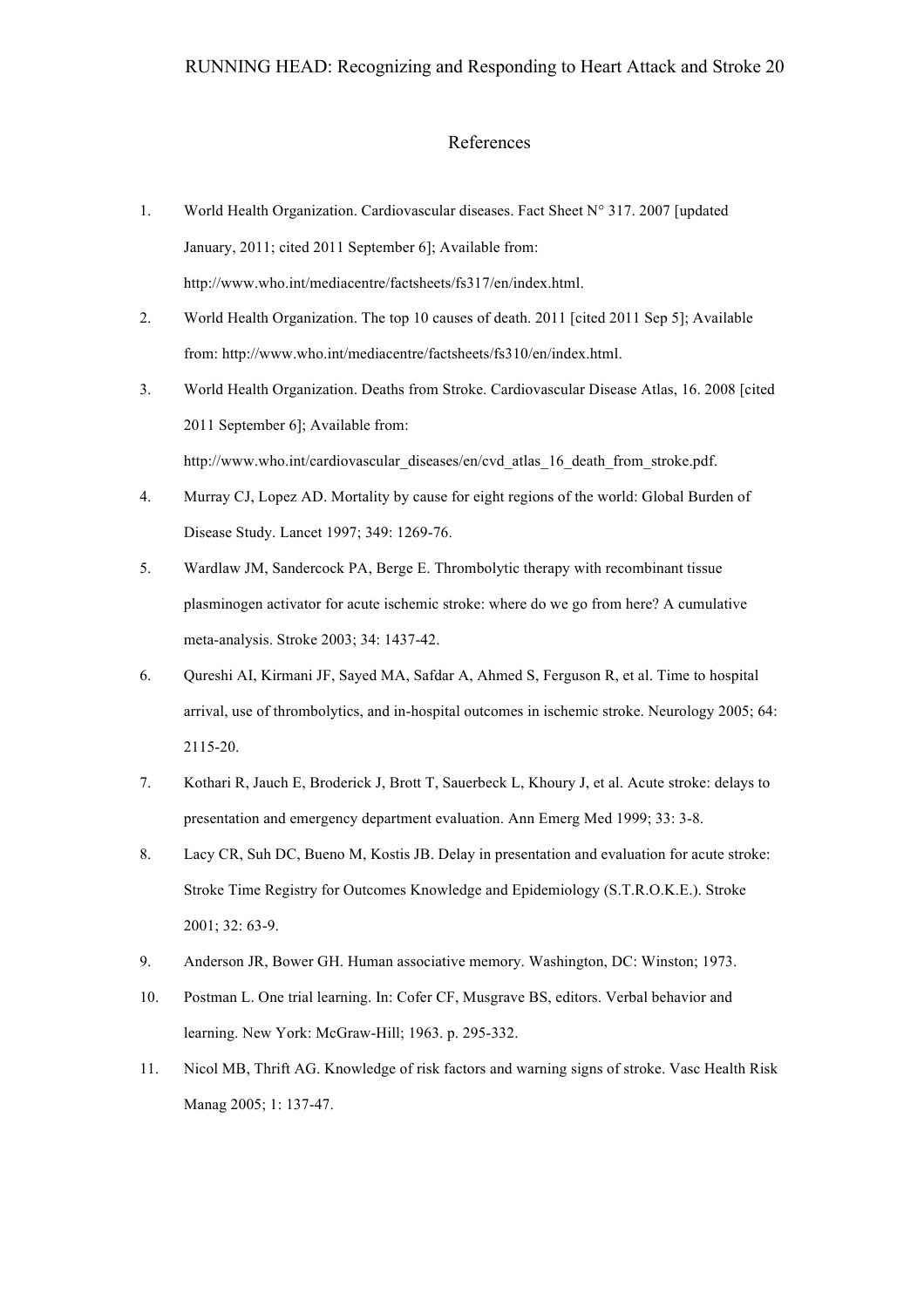- 12. Stroebele N, Muller-Riemenschneider F, Nolte CH, Muller-Nordhorn J, Bockelbrink A, Willich SN. Knowledge of risk factors, and warning signs of stroke: a systematic review from a gender perspective. Int J Stroke 2011; 6: 60-6.
- 13. Frank R. European Consumer Study Gesundheit in Europa. Nuremberg: Germany: GfK e.V. 2007.
- 14. Werner O, Cambell D. Translating, Working through Interpreters and the Problem of Decentering. Naroll R, Cohen R, editors. New York: American Museum of National History; 1970.
- 15. Gigerenzer G, Mata J, Frank R. Public knowledge of benefits of breast and prostate cancer screening in Europe. J Natl Cancer Inst 2009; 101: 1216-20.
- 16. Fang J, Keenan N, Dai S, Denny C. Disparities in Adult Awareness of Heart Attack Warning Signs and Symptoms--14 States, 2005. Morbidity & Mortality Weekly Report 2008; 57 175-9.
- 17. Greenlund KJ, Neff LJ, Zheng ZJ, Keenan NL, Giles WH, Ayala CA, et al. Low public recognition of major stroke symptoms. Am J Prev Med 2003; 25: 315-9.
- 18. Parahoo K, Thompson K, Cooper M, Stringer M, Ennis E, McCollam P. Stroke: Awareness of the signs, symptoms and risk factors - A population-based survey. Cerebrovasc Dis 2003; 16: 134-40.
- 19. Segura T, Vega G, Lopez S, Rubio F, Castillo J, Span CDSG. Public perception of stroke in Spain. Cerebrovasc Dis 2003; 16: 21-6.
- 20. Yoon SS, Heller RF, Levi C, Wiggers J, Fitzgerald PE. Knowledge of stroke risk factors, warning symptoms, and treatment among an Australian urban population. Stroke 2001; 32: 1926-30.
- 21. Wang PP, Dicks E, Gong X, Buehler S, Zhao J, Squires J, et al. Validity of random-digit-dialing in recruiting controls in a case-control study. American Journal of Health Behavior 2009; 33: 513-20.
- 22. Evci ED, Memis S, Ergin F, Beser E. A population-based study on awareness of stroke in Turkey. Eur J Neurol 2007; 14: 517-22.
- 23. Carroll C, Hobart J, Fox C, Teare L, Gibson J. Stroke in Devon: knowledge was good, but action was poor. Journal of Neurology Neurosurgery and Psychiatry 2004; 75: 567-71.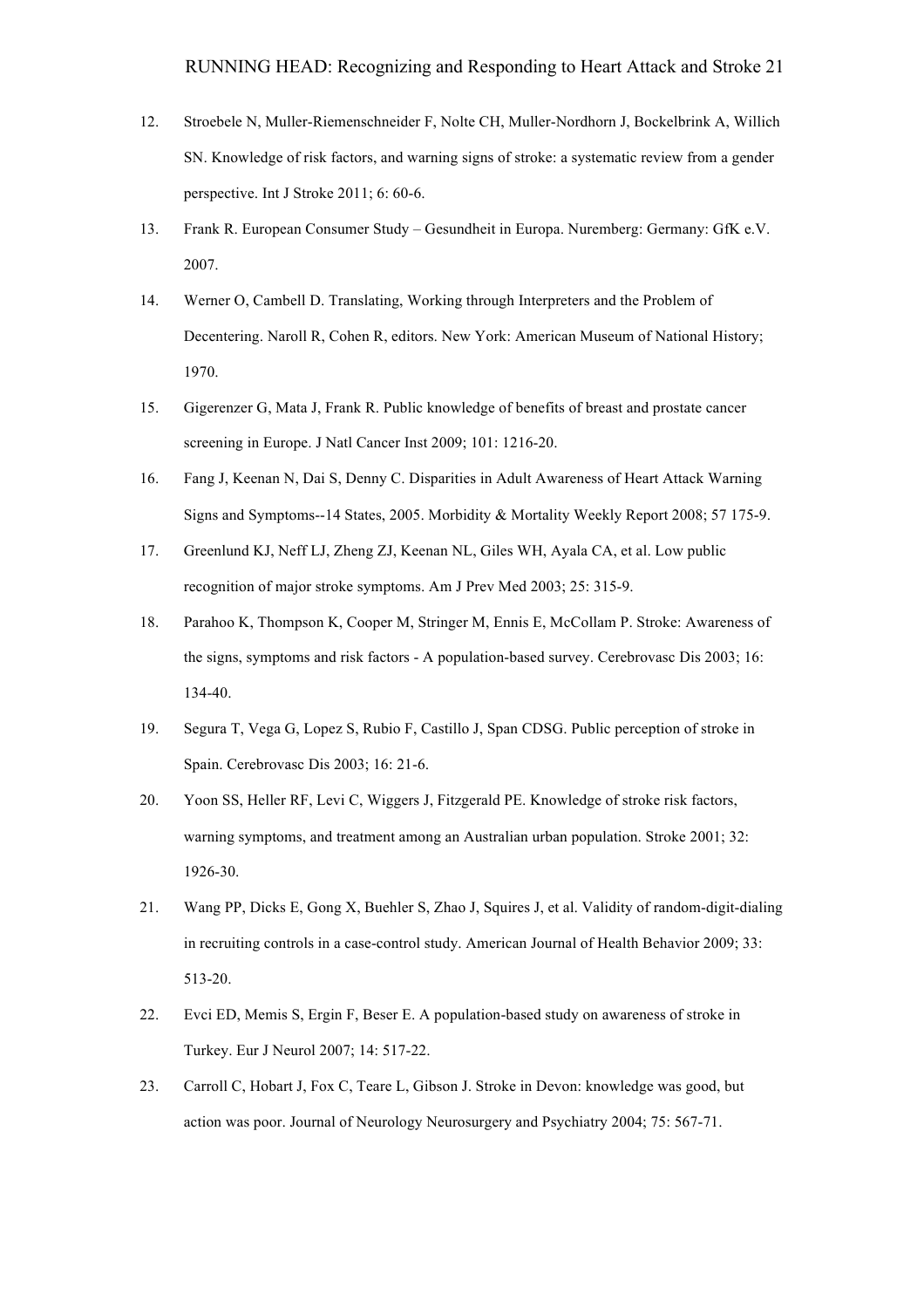- 24. Blades LL, Oser CS, Dietrich DW, Okon NJ, Rodriguez DV, Burnett AM, et al. Rural community knowledge of stroke warning signs and risk factors. Prev Chronic Dis 2005; 2: A14.
- 25. Hesse BW, Nelson DE, Kreps GL, Croyle RT, Arora NK, Rimer BK, et al. Trust and sources of health information: the impact of the Internet and its implications for health care providers: findings from the first Health Information National Trends Survey. Arch Intern Med 2005; 165: 2618-24.
- 26. Gelormino E, Bambra C, Spadea T, Bellini S, Costa G. The Effects of Health Care Reforms on Health Inequalities: A Review and Analysis of the European Evidence Base. Int J Health Serv 2011; 41: 209-30.
- 27. Buchmueller TC, Couffinhal A, Grignon M, Perronnin M. Access to physician services: does supplemental insurance matter? Evidence from France. Health Econ 2004; 13: 669-87.
- 28. Fox KAA, Cokkinos DV, Deckers J, Keil U, Maggioni A, Steg G, et al. The ENACT study: a pan-European survey of acute coronary syndromes. Eur Heart J 2000; 21: 1440-9.
- 29. Eurostat. Low reading literacy performance of pupils Share of 15-year-old pupils who are at level 1 or below of the PISA combined reading literacy scale. Luxembourg: Eurostat; 2011 [cited 2011 6 September]; Available from:

http://epp.eurostat.ec.europa.eu/tgm/table.do?tab=table&init=1&plugin=1&language=en&pcode  $=$ tsdsc450.

- 30. Farquharson B, Johnston M, Bugge C. How people present symptoms to health services: a theory-based content analysis. Brit J Gen Pract 2011; 61: 267-73.
- 31. Weltermann BM, Rogalewski A, Homann J, Berger K, Schulte H, Assmann G, et al. [Knowledge about stroke among the German population]. Deutsche medizinische Wochenschrift 2000; 125: 416-20.
- 32. Statistisches Bundesamt. Europäische Union. Wiesbaden, Germany: Statistisches Bundesamt 2006.
- 33. Eurostat. Healthy life years at birth by gender Number of years that a person at birth is still expected to live in a healthy condition. Luxembourg: Eurostat; 2011 [cited 2011 6 September]; Available from:

http://epp.eurostat.ec.europa.eu/tgm/table.do?tab=table&init=1&plugin=1&language=en&pcode  $=$ tsien180.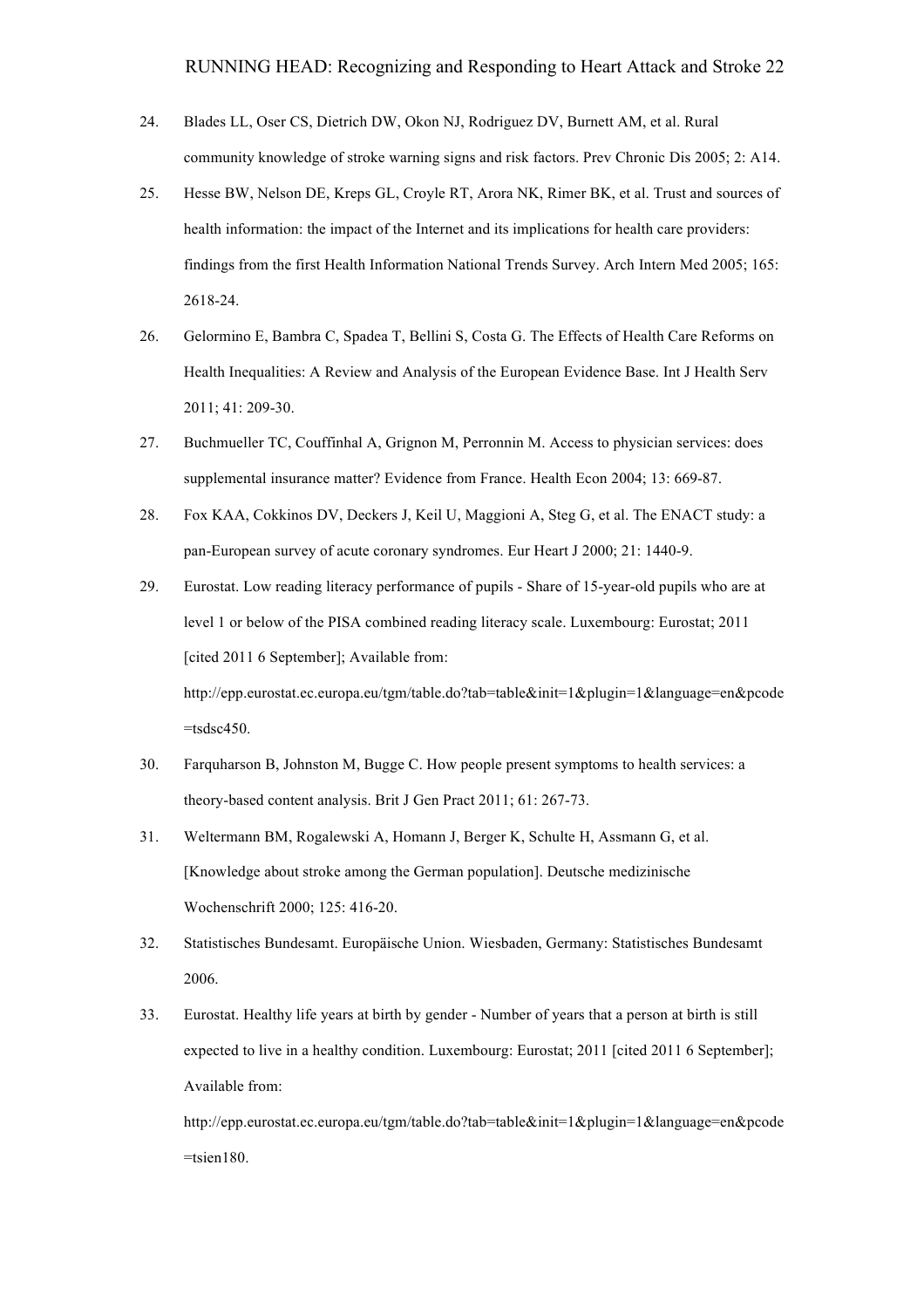- 34. Statistisches Bundesamt. Länderprofil Russische Föderation 2006. Wiesbaden, Germany: Statistisches Bundesamt2006.
- 35. Eurostat. Death due to ischaemic heart diseases, by gender Standardised death rate by 100 000 inhabitants. Luxembourg: Eurostat; 2011 [cited 2011 6 September]; Available from: http://epp.eurostat.ec.europa.eu/tgm/table.do?tab=table&init=1&plugin=1&language=en&pcode  $=$ tps00119.
- 36. Eurostat. Internet usage in 2009 Households and Individuals. Luxembourg: Eurostat; 2009 [cited 2011 6 September]; Available from: http://gsmonline.pl/download/files/eurostat\_broadband\_internet\_usage\_in\_2009.pdf.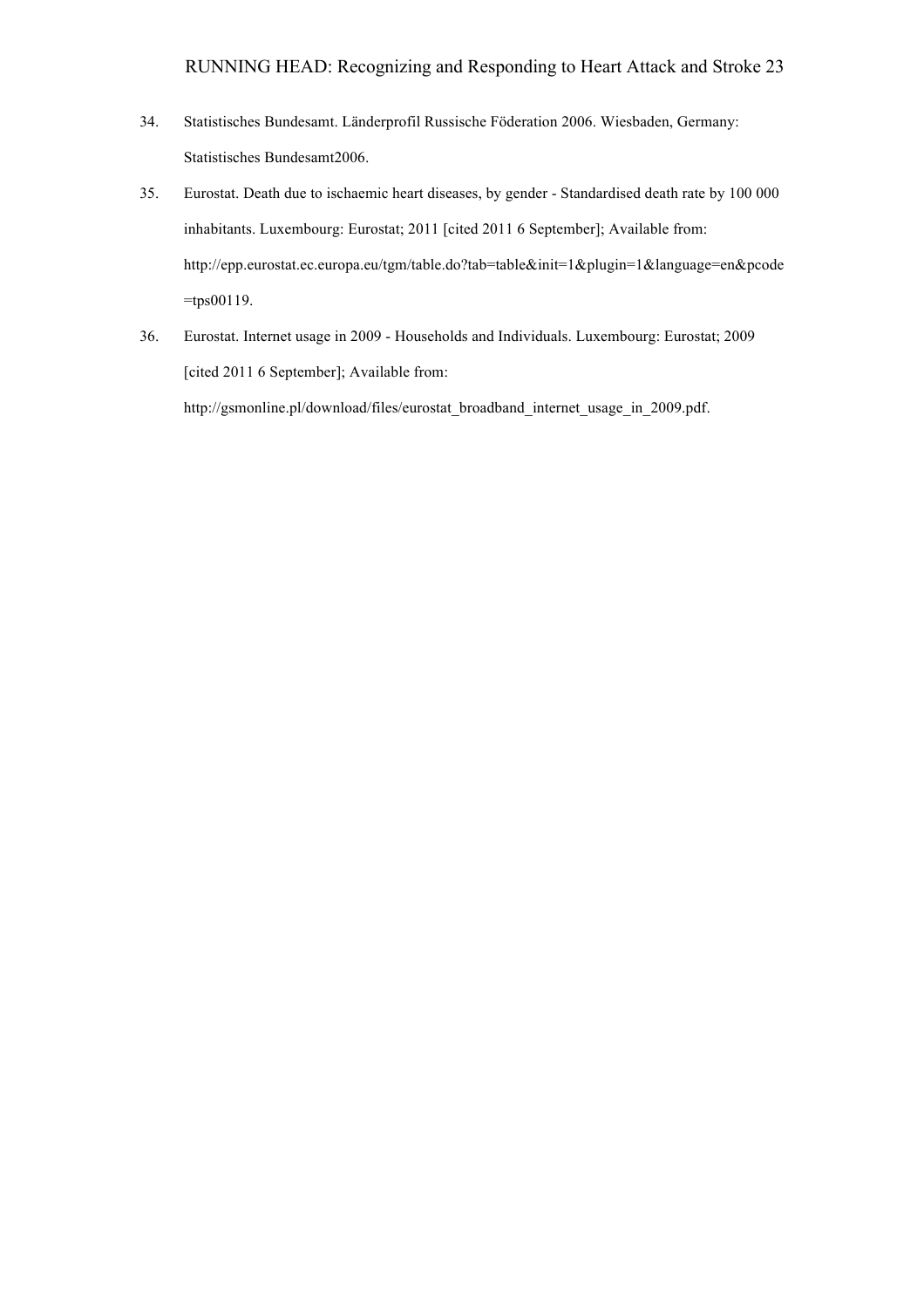# Table 1 Structural and health characteristics in the 9 European countries

|                                                                           | Germany        | France         | Spain         | Austria       | Poland       | Italy         | Netherland<br>${\bf S}$ | United<br>Kingdom | Russia                   |
|---------------------------------------------------------------------------|----------------|----------------|---------------|---------------|--------------|---------------|-------------------------|-------------------|--------------------------|
| Health expenditure 2004<br>in % GDP (per capita in<br>$\overline{U}$ S\$) | 10.9<br>(3052) | 10.0<br>(3016) | 7.8<br>(1908) | 7.5<br>(2365) | 6.4<br>(810) | 8.7<br>(2424) | 9.8<br>(3056)           | 8.1<br>(2531)     | 5.3<br>(571)             |
| Life expectancy at birth<br>$32 - 34$                                     | 78.6           | 80.3           | 80.5          | 79.3          | 74.6         | 79.7          | 78.8                    | 78.5              | 65.6                     |
| Deaths from ischemic<br>heart disease per $100,000$ 119.5<br>per year 35  |                | 45.3           | 61.5          | 123.7         | 124.5        | 76.8          | 72.2                    | 123.2             | $\overline{\phantom{a}}$ |
| Deaths from<br>cerebrovascular disease<br>per 100,000 per year $35$       | 53.1           | 37.3           | 52.0          | 56.0          | 95.2         | 60.6          | 50.3                    | 34.8              | $\overline{\phantom{a}}$ |
| Internet access in 2006 in<br>$\frac{0}{6}$ 36                            | 67             | 41             | 39            | 52            | 36           | 40            | 80                      | 63                |                          |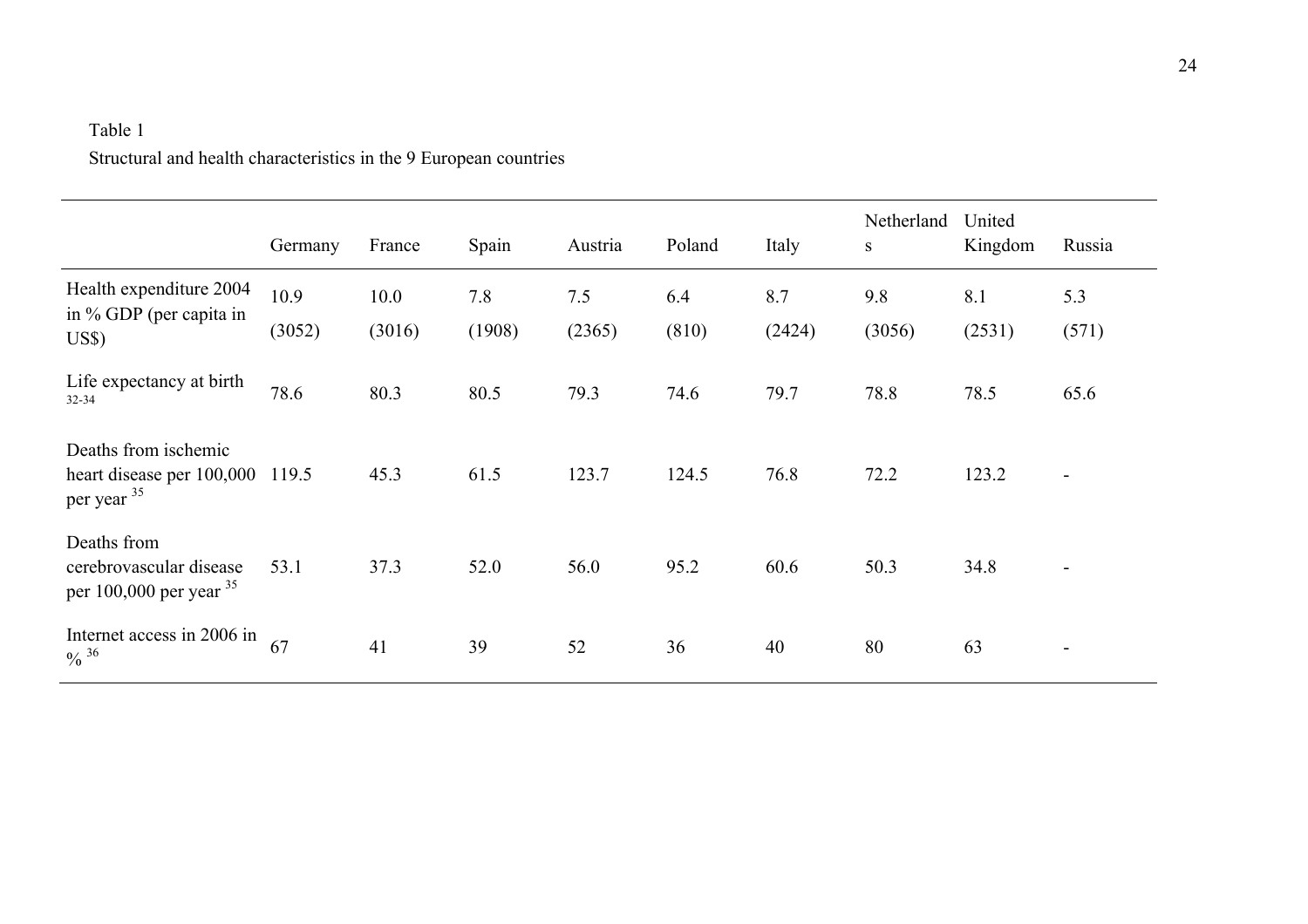# Sampling frame of the study

|            |         | Germany | France | Spain | Austria | Poland | Italy | Nether-<br>lands | United<br>Kingdom | Russia |
|------------|---------|---------|--------|-------|---------|--------|-------|------------------|-------------------|--------|
| <b>Sex</b> | Male    | 48.0    | 48.0   | 48.6  | 48.2    | 47.8   | 48.1  | 48.2             | 48.0              | 46.7   |
|            | Female  | 52.0    | 52.0   | 51.4  | 51.8    | 52.2   | 51.9  | 51.8             | 52.0              | 53.3   |
| Age        | $14-19$ | 7.8     | 9.1    | 8.2   | 7.2     | 8.9    | 7.2   | 6.8              | 7.0               | 9.9    |
|            | $20-29$ | 12.0    | 15.8   | 18.9  | 15.0    | 20.0   | 14.7  | 15.5             | 15.0              | 20.0   |
|            | 30-39   | 18.2    | 17.3   | 18.7  | 19.8    | 16.0   | 18.5  | 20.4             | 21.0              | 16.7   |
|            | 40-49   | 17.4    | 17.9   | 15.9  | 18.4    | 17.2   | 16.9  | 18.7             | 17.0              | 21.7   |
|            | 50-59   | 14.7    | 15.7   | 13.1  | 14.4    | 17.1   | 14.8  | 16.4             | 15.0              | 15.6   |
|            | 60-69   | 15.6    | 10.4   | 11.2  | 12.0    | 10.3   | 12.4  | 10.9             | 11.0              | 10.8   |
|            | $70+$   | 14.4    | 13.9   | 14.0  | 13.2    | 10.4   | 15.5  | 11.2             | 14.0              | 5.3    |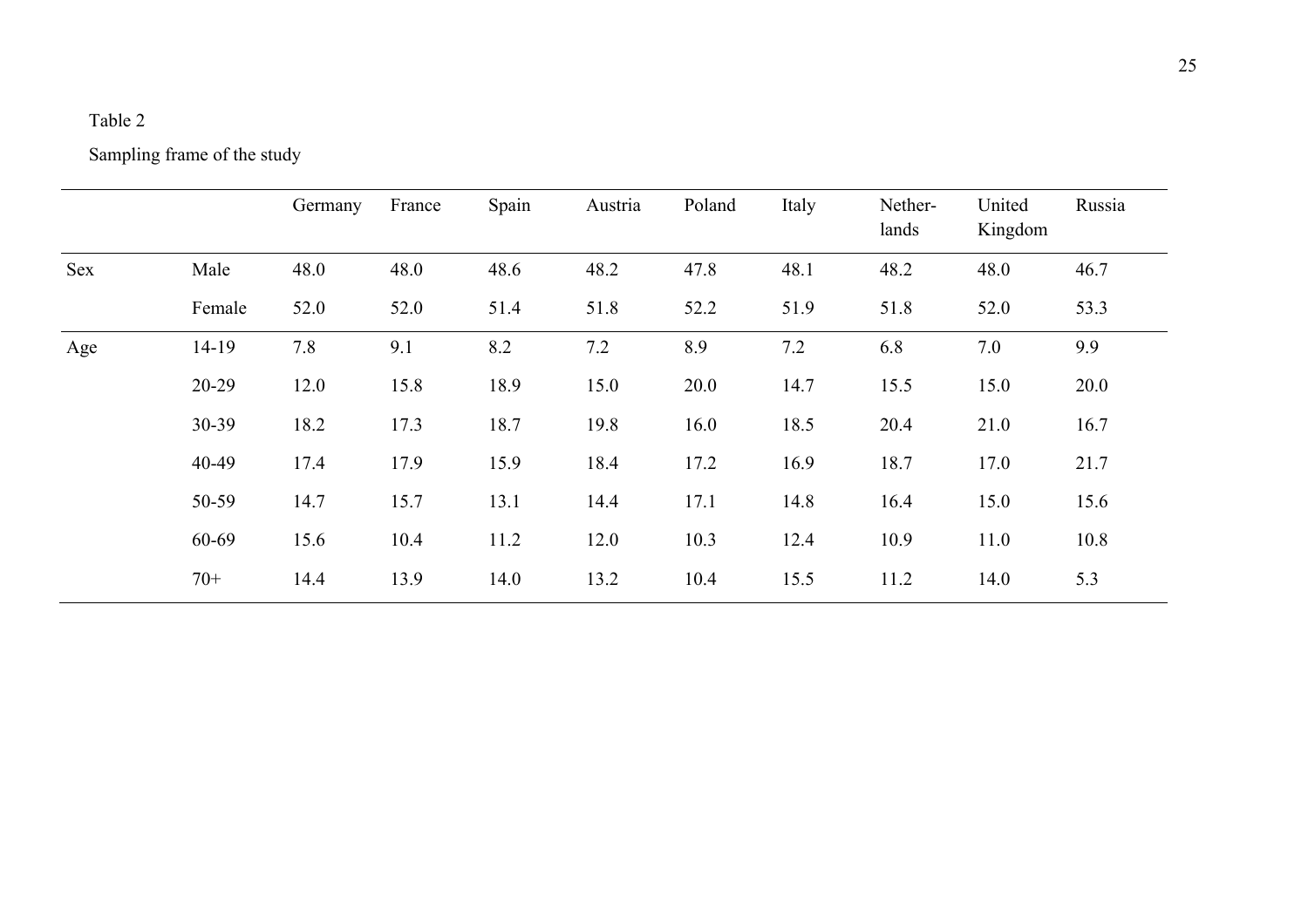|                         |                        | Germany | France | Spain | Austria | Poland | Italy | Nether-<br>lands | United<br>Kingdom | Russia |
|-------------------------|------------------------|---------|--------|-------|---------|--------|-------|------------------|-------------------|--------|
| Occupation              | Employed               | 47.9    | 42.8   | 49.2  | 58.2    | 41.2   | 46.3  | 55.7             | 58.0              | 58.6   |
|                         | Unem-<br>ployed        | 7.5     | 7.7    | 6.6   | 2.9     | 12.2   | 4.1   | 4.2              | 6.3               | 5.8    |
|                         | Retired                | 27.6    | 24.6   | 19.9  | 24.7    | 29.1   | 25.6  | 17.1             | 22.5              | 19.9   |
|                         | Student                | 10.1    | 11.3   | 10.1  | 5.4     | 13.3   | 11.0  | 7.5              | 4.3               | 10.2   |
|                         | Housewife/<br>-husband | 7.0     | 13.7   | 14.1  | 8.7     | 4.2    | 12.9  | 12.3             | 8.4               | 5.0    |
| Education               | Low                    | 41.5    | 26.8   | 11.3  | 20.2    | 55.1   | 46.2  | 26.1             | 51.4              | 16.9   |
|                         | Medium                 | 36.1    | 46.9   | 66.5  | 56.5    | 35.2   | 44.6  | 46.1             | 29.1              | 58.1   |
|                         | High                   | 18.3    | 25.8   | 21.8  | 23.2    | 9.7    | 8.8   | 27.4             | 19.5              | 24.6   |
| Household size 1 person |                        | 19.9    | 15.4   | 15.7  | 15.8    | 8.6    | 12.2  | 17.4             | 17.9              | 8.1    |
|                         | 2 persons              | 36.7    | 30.7   | 26.9  | 28.2    | 16.2   | 26.0  | 37.1             | 33.3              | 20.2   |
|                         | 3 persons              | 19.4    | 21.3   | 23.8  | 20.8    | 20.8   | 25.8  | 17.3             | 19.5              | 26.1   |
|                         | 4 persons              | 18.2    | 18.8   | 23.6  | 20.6    | 25.2   | 26.4  | 19.5             | 17.4              | 25.1   |
|                         | 5 and more<br>persons  | 5.8     | 13.8   | 10    | 14.6    | 29.2   | 9.6   | 8.7              | 11.9              | 20.5   |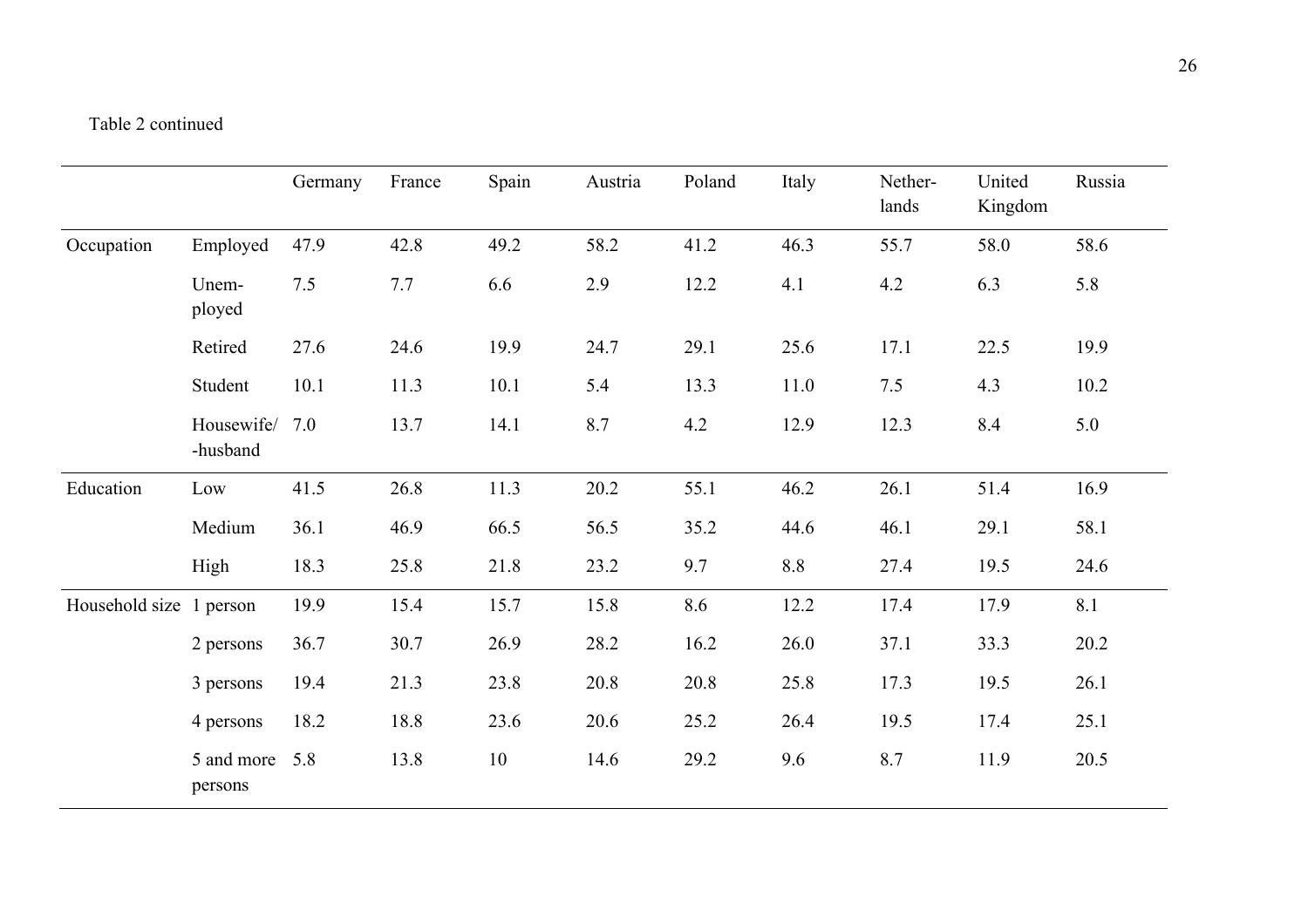Percentage of participants who recognized a condition as a symptom of heart attack (all conditions except headache are typical symptoms). Mean across the nine countries was weighted by sample size. The highest recognition value for each symptom is bolded.

|                                 | 9 countries Germany |      | France | Spain | Austria | Poland | Italy | Nether-<br>lands | United<br>Kingdom | Russia |
|---------------------------------|---------------------|------|--------|-------|---------|--------|-------|------------------|-------------------|--------|
| Chest pain                      | 79.9                | 85   | 84.5   | 65.3  | 84.2    | 83     | 66.5  | 87.5             | 90.9              | 79.1   |
| Shortage of breath              | 49.3                | 62   | 42.2   | 33.4  | 60.4    | 52.1   | 26.8  | 42.2             | 68.2              | 50.7   |
| Shoulder and/or arm<br>pain     | 48.4                | 66.8 | 66.8   | 59.6  | 56.7    | 20.1   | 63.1  | 69.4             | 72.4              | 14.4   |
| Feeling of anxiety              | 21.4                | 51.2 | 15.1   | 11.6  | 44.9    | 17.9   | 6.7   | 14.8             | 21.3              | 15.9   |
| Intense nausea and<br>dizziness | 21.2                | 40.7 | 17.4   | 11.7  | 37.4    | 17.5   | 8.4   | 23.5             | 26.5              | 17.2   |
| Headache                        | 12                  | 12   | 11.2   | 9.8   | 11.9    | 9.9    | 3.5   | 4.2              | 9.3               | 19.1   |
| Stomach pain                    | 7.5                 | 9.5  | 5      | 5.2   | 8.1     | 3.7    | 21.7  | 4.1              | 6.2               | 3.9    |
| I don't know                    | 7.6                 | 5.4  | 4.9    | 2.0   | 0.6     | 10.0   | 8.0   | 5.0              | 3.3               | 11.5   |
| Mean of correct<br>symptoms     | 2.3                 | 3.2  | 2.3    | 1.9   | 2.9     | 1.9    | 1.9   | 2.4              | 2.9               | 1.8    |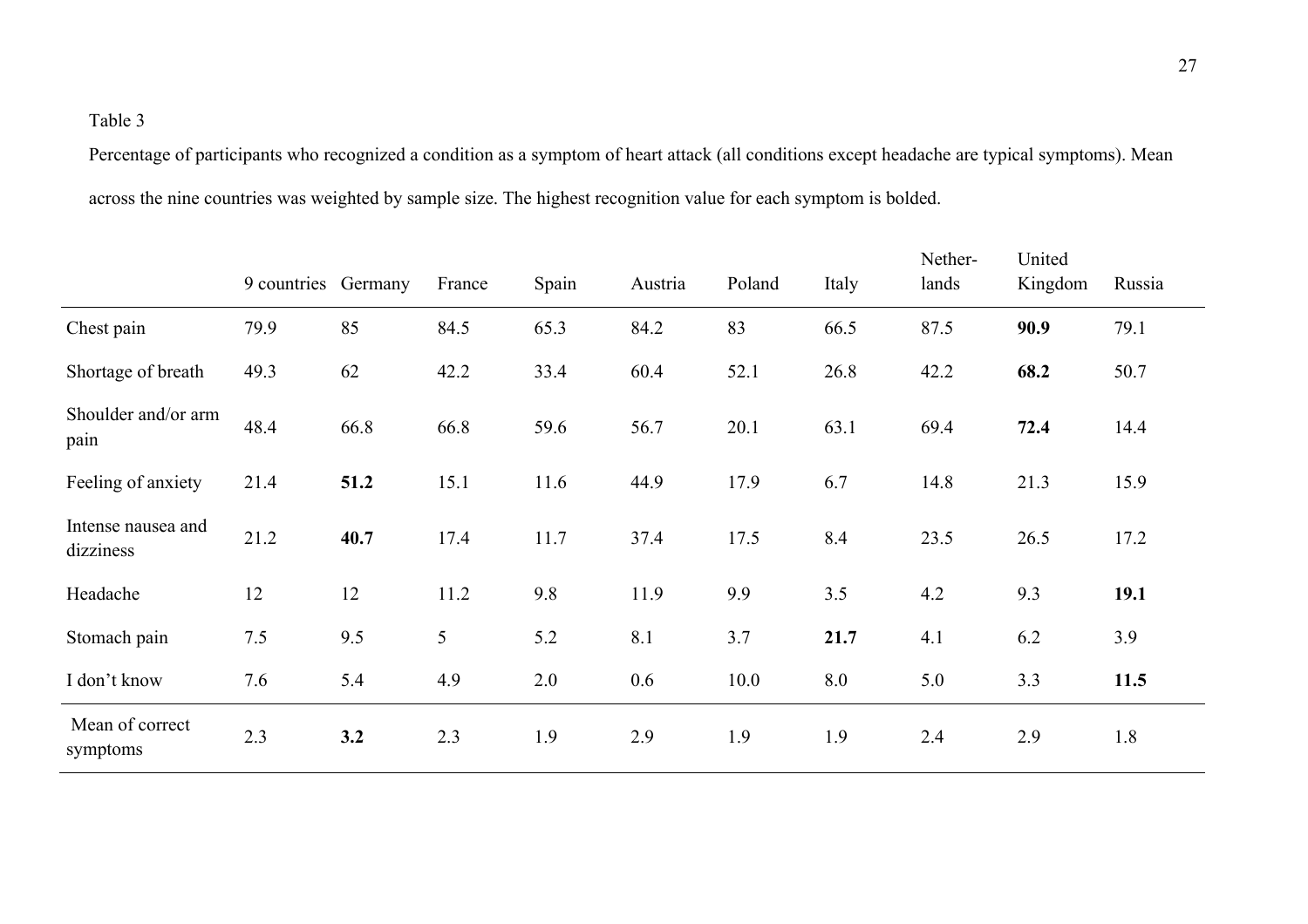Mean numbers of correct heart attack symptoms recognized, separated by age, education, gender, blood pressure, BMI. The highest average of recognized symptoms in each group is bolded.

|                       |                | Mean 9<br>countries | Germany | France  | Spain | Austria | Poland | Italy | Nether-<br>lands | United<br>Kingdom | Russia                   |
|-----------------------|----------------|---------------------|---------|---------|-------|---------|--------|-------|------------------|-------------------|--------------------------|
| Age                   | $14 - 35$      | 2.2                 | 2.6     | 2.3     | 1.8   | 3.1     | 1.8    | 1.8   | 2.3              | 2.8               | 1.5                      |
|                       | $36 - 64$      | 2.5                 | 3.4     | 2.3     | 1.9   | 3.2     | 2.1    | 2.1   | 2.6              | 3.0               | 2.0                      |
|                       | $65+$          | 2.4                 | 3.3     | 2.3     | 1.8   | 3.0     | 2.1    | 1.8   | 2.3              | 2.5               | 2.2                      |
| Education             | Low            | 2.4                 | 3.1     | 2.1     | 1.6   | 2.3     | 1.8    | 1.9   | 2.4              | 2.6               |                          |
|                       | Medium         | 2.6                 | 3.2     | 2.3     | 1.8   | 3.4     | 2.1    | 2.0   | 2.5              | 3.1               | $\overline{\phantom{a}}$ |
|                       | High           | 2.7                 | 3.3     | 2.6     | 2.0   | 3.1     | 2.2    | 2.0   | 2.4              | 3.1               |                          |
| Sex                   | Male           | 2.2                 | 3.0     | $2.2\,$ | 1.8   | 2.8     | 1.9    | 1.8   | $2.2\,$          | 2.7               | 1.6                      |
|                       | Female         | 2.5                 | 3.3     | 2.4     | 1.9   | 3.1     | 2.0    | 2.0   | 2.6              | 3.0               | 2.0                      |
| Blood pressure Normal |                | 2.3                 | 3.2     | 2.4     | 1.9   | 3.0     | 1.9    | 2.0   | 2.4              | 2.9               | 1.7                      |
|                       | High           | 2.4                 | 3.4     | 2.3     | 2.0   | 2.9     | 2.3    | 1.9   | 2.7              | 2.8               | 2.2                      |
| <b>BMI</b>            | Normal         | 2.2                 | 3.0     | 2.3     | 1.9   | 2.9     | 2.0    | 2.0   | 2.4              | 2.8               | 1.7                      |
|                       | Overweight 2.4 |                     | 3.3     | 2.4     | 1.8   | 3.1     | 2.0    | 1.8   | 2.5              | 2.9               | 1.9                      |
|                       | Obese          | 2.5                 | 3.5     | 2.2     | 1.8   | 3.0     | 2.2    | 2.0   | 2.6              | 3.0               | 2.2                      |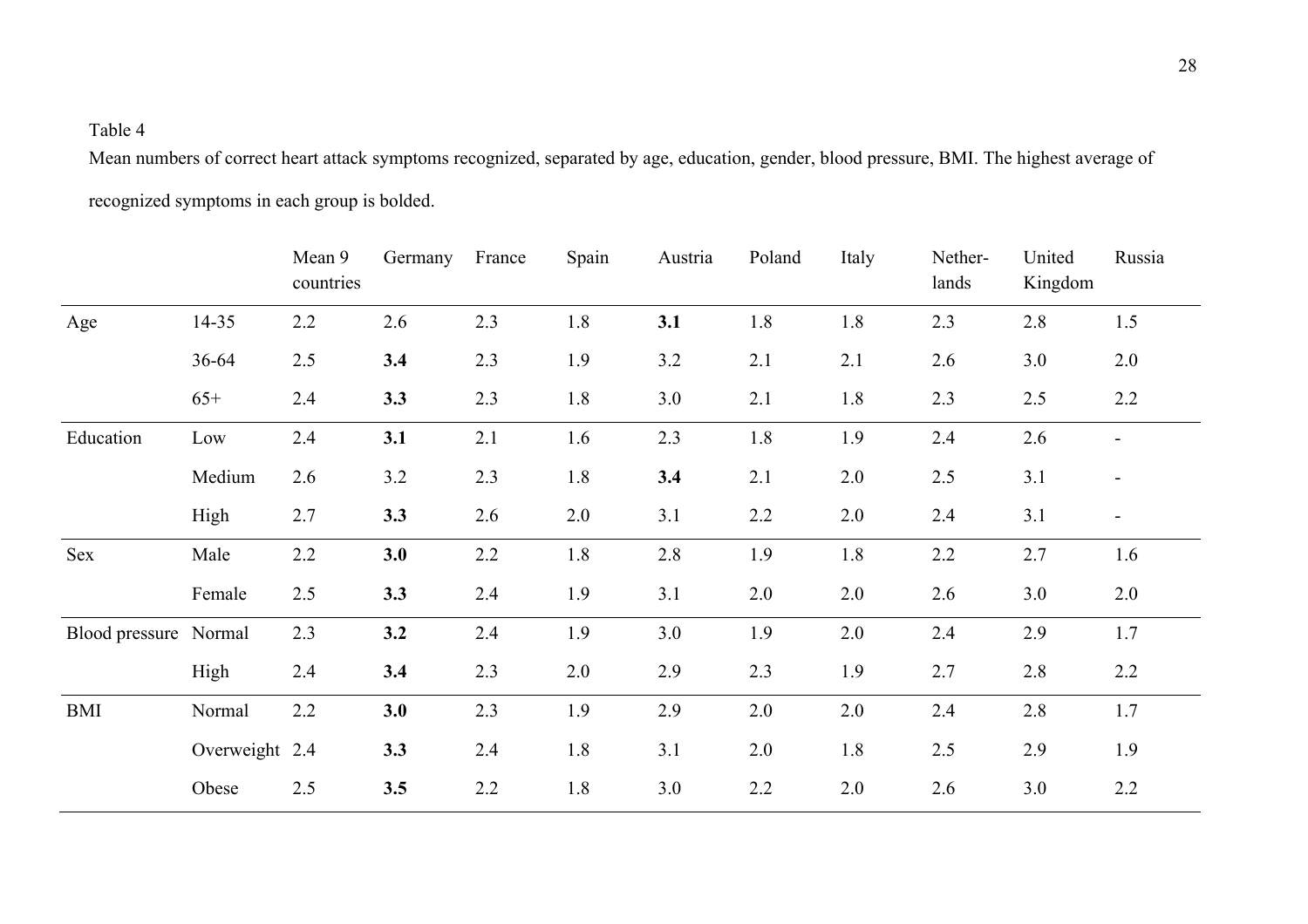Percentage of participants who recognized a condition as a symptom for a stroke (all conditions except for earache are typical symptoms). Mean across the nine countries was weighted by sample size. The highest recognition value for each symptom is bolded.

|                                    | 9 countries | Germany | France | Spain | Austria | Poland | Italy | Nether-<br>lands | United<br>Kingdo<br>${\bf m}$ | Russia |
|------------------------------------|-------------|---------|--------|-------|---------|--------|-------|------------------|-------------------------------|--------|
| Slurred speech                     | 44.0        | 53.2    | 41.6   | 27.4  | 49.7    | 36.2   | 36.2  | 64.7             | 65.7                          | 38.6   |
| Paralysis                          | 43.0        | 74.4    | 43.3   | 34.9  | 74.9    | 40.2   | 31.3  | 49.5             | 38.5                          | 31.4   |
| Lopsided face                      | 38.3        | 60.2    | 50.3   | 27.0  | 64.1    | 19.4   | 14.1  | 74.1             | 48.1                          | 29.6   |
| <b>Dizziness</b>                   | 32.5        | 45.4    | 42.3   | 26.0  | 47.3    | 39.9   | 19.1  | 20.6             | 29.7                          | 28.2   |
| Inclination to fall<br>to one side | 29.8        | 45.8    | 44.9   | 21.8  | 39.7    | 17.4   | 16.9  | 35.1             | 38.0                          | 20.6   |
| Sudden confusion                   | 26.2        | 41.5    | 41.7   | 20.8  | 42.9    | 15.0   | 24.4  | 31.3             | 34.5                          | 11.2   |
| Prickly feeling                    | 24.7        | 26.9    | 19.5   | 3.0   | 20.4    | 15.2   | 20.5  | 3.2              | 25.1                          | 39.5   |
| Numbness                           | 23.2        | 33.7    | 29.0   | 5.0   | 28.3    | 34.3   | 19.4  | 20.5             | 52.5                          | 6.5    |
| Debility                           | 18.9        | 26.9    | 23.3   | 10.4  | 23.4    | 7.2    | 5.4   | 11.9             | 13.0                          | 27.0   |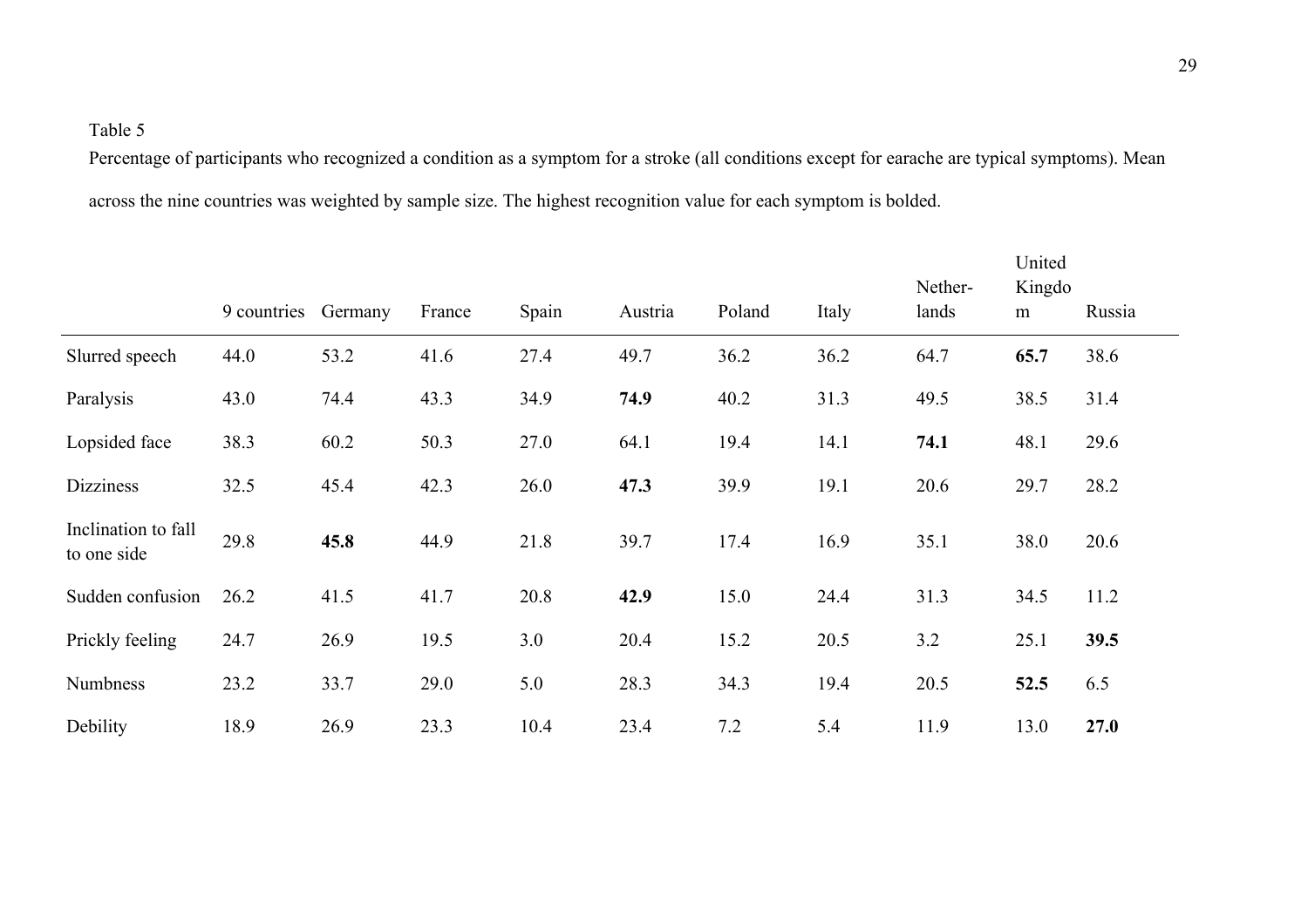# Table 5 continued

| Mean number of<br>correct symptoms     | 3.3  | 5.0         | 4.2  | 2.1  | 4.9  | 2.6  | 2.0  | 3.7  | 4.2  | 2.6  |
|----------------------------------------|------|-------------|------|------|------|------|------|------|------|------|
| I don't know                           | 19.1 | 9.8         | 14.3 | 16.2 | 2.8  | 27.6 | 28.2 | 7.1  | 14.3 | 26.0 |
| Runny eyes                             | 4.0  | 4.9         | 5.1  | 4.3  | 7.1  | 3.4  | 0.8  | 3.1  | 5.4  | 3.7  |
| Frequent<br>difficulties<br>swallowing | 5.6  | 10.4        | 11.6 | 4.7  | 11.3 | 4.0  | 1.2  | 3.4  | 5.4  | 3.0  |
| Earache                                | 5.9  | 6.0         | 10.9 | 5.6  | 4.5  | 2.4  | 2.0  | 1.1  | 3.4  | 8.0  |
| Problems eating                        | 9.5  | <b>19.0</b> | 15.6 | 4.5  | 21.4 | 3.2  | 3.0  | 6.2  | 10.3 | 6.8  |
| Spit running out of<br>mouth           | 15.4 | 28.9        | 17.3 | 7.9  | 32.3 | 11.0 | 4.3  | 28.8 | 24.5 | 8.6  |
| Sudden one-sided<br>blindness          | 17.9 | 30.1        | 31.9 | 10.6 | 31.5 | 15.3 | 7.9  | 21.0 | 25.8 | 7.4  |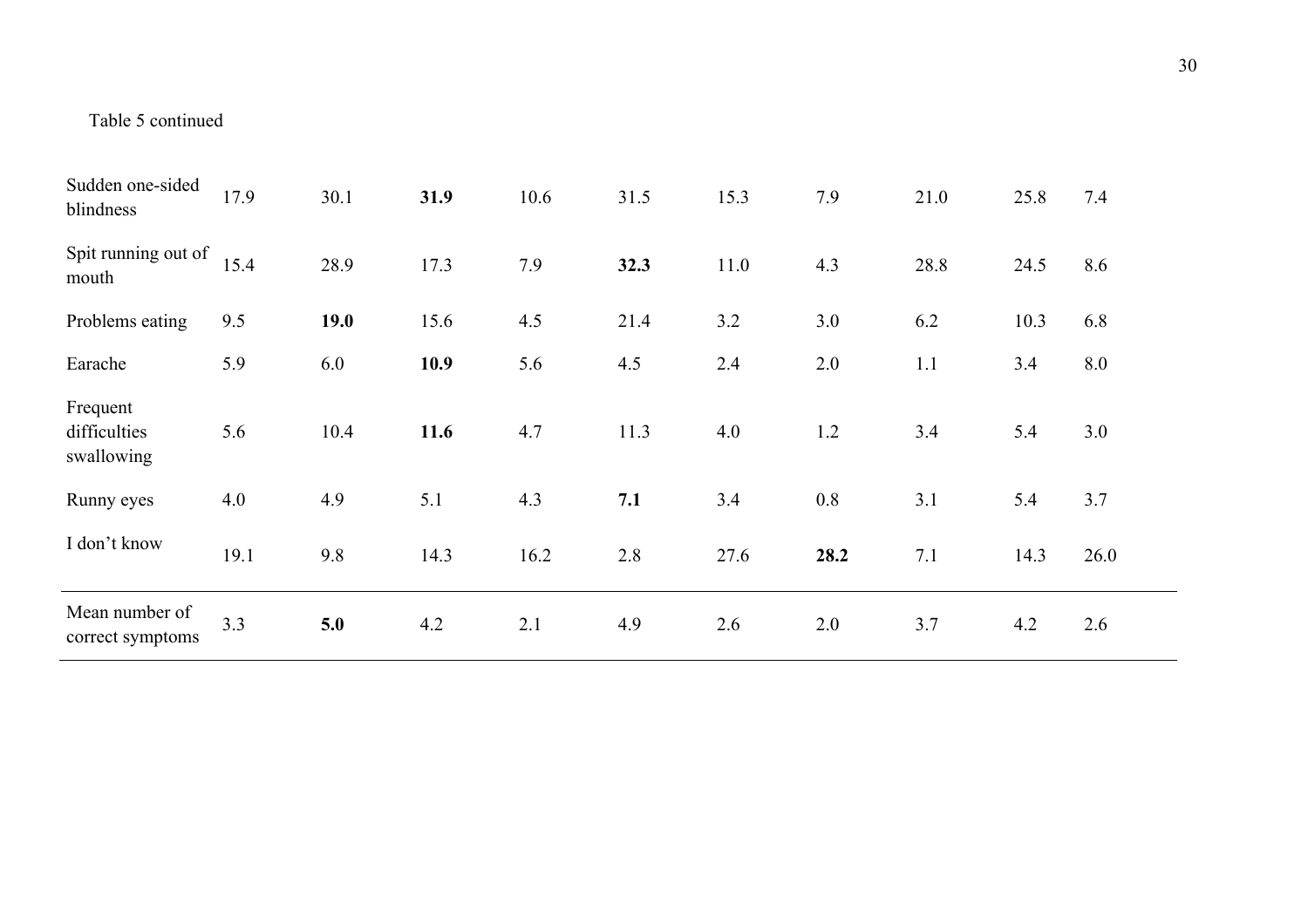Number of correct stroke symptoms recognized, separated by age, education, gender, blood pressure, BMI. The highest average of recognized symptoms in each group is bolded.

|                       |            | Mean 9<br>countries | Germany | France | Spain | Austria | Poland | Italy | Nether-<br>lands | United<br>Kingdom | Russia                   |
|-----------------------|------------|---------------------|---------|--------|-------|---------|--------|-------|------------------|-------------------|--------------------------|
| Age                   | $14 - 35$  | 3.3                 | 4.0     | 4.3    | 2.1   | 6.3     | 2.4    | 1.9   | 3.9              | 3.9               | 2.0                      |
|                       | 36-64      | 3.9                 | 5.5     | 4.4    | 2.1   | 5.6     | 2.8    | 2.2   | 4.0              | 4.6               | 3.0                      |
|                       | $65+$      | 3.5                 | 5.1     | 3.5    | 2.0   | 4.9     | 2.7    | 1.9   | 3.1              | 3.3               | 3.2                      |
| Education             | Low        | 3.4                 | 5.0     | 3.4    | 1.7   | 4.9     | 2.2    | 2.0   | 3.1              | 3.5               |                          |
|                       | Medium     | 4.0                 | 5.2     | 4.0    | 2.0   | 5.6     | 3.00   | 2.1   | 4.0              | 4.7               | $\blacksquare$           |
|                       | High       | 4.4                 | 5.2     | 5.4    | 2.5   | 6.0     | 3.4    | 2.3   | 4.1              | 5.0               | $\overline{\phantom{a}}$ |
| Sex                   | Male       | $3.0\,$             | 4.7     | 3.9    | 2.1   | 4.9     | 2.5    | 1.9   | 3.4              | 3.7               | 2.1                      |
|                       | Female     | 3.6                 | 5.3     | 4.4    | 2.1   | 5.0     | 2.7    | 2.2   | 4.0              | 4.6               | 3.1                      |
| Blood pressure Normal |            | 3.6                 | 5.1     | 4.3    | 2.1   | 6.1     | 2.6    | 2.1   | 3.7              | 4.2               | 2.5                      |
|                       | High       | 3.7                 | 5.6     | 4.1    | 2.1   | 3.2     | 3.1    | 2.0   | 4.0              | 4.1               | 3.2                      |
| <b>BMI</b>            | Normal     | 3.3                 | 4.8     | 4.2    | 2.2   | 5.4     | 2.5    | 2.1   | 3.8              | 4.0               | 2.3                      |
|                       | Overweight | 3.6                 | 5.1     | 4.3    | 2.1   | 5.4     | 2.8    | 1.9   | 3.8              | 4.4               | 2.9                      |
|                       | Obese      | 3.7                 | 5.8     | 3.6    | 1.7   | 5.8     | 3.0    | 2.5   | 4.0              | 4.2               | 3.4                      |